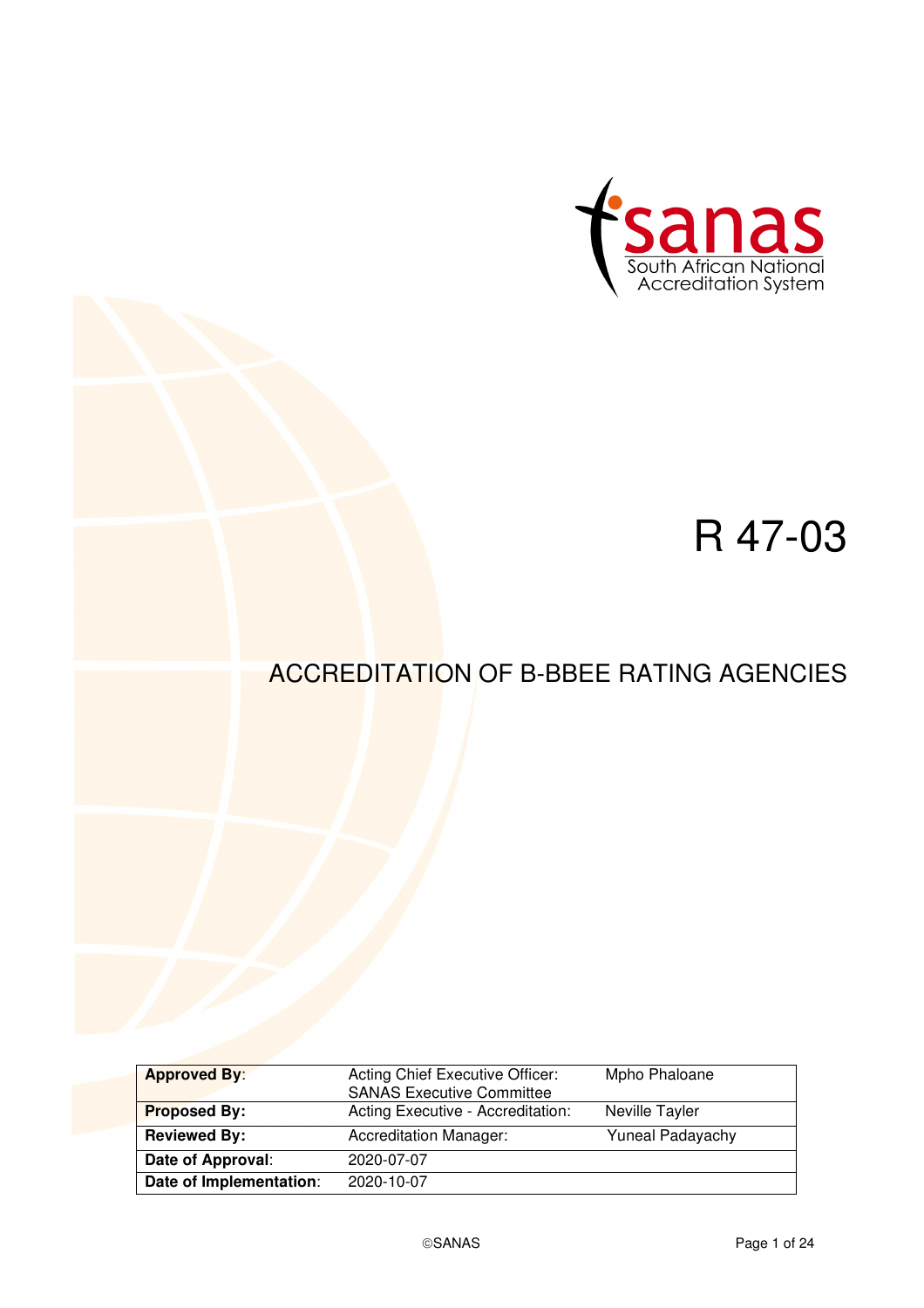### **CONTENTS**

| 1.                                 | Introduction                                                          | 3               |
|------------------------------------|-----------------------------------------------------------------------|-----------------|
| 2.                                 | Objectives                                                            | 3               |
| 3.                                 | Background                                                            | 3               |
| 4.                                 | References                                                            | 3               |
| 5.                                 | <b>Definitions</b>                                                    | 3               |
| 6.                                 | The role of B-BBEE Rating Agencies                                    | 5               |
| 7.                                 | The accreditation role of SANAS on behalf of the dtic                 | 5               |
| 8.                                 | Responsibilities of B-BBEE Rating Agencies                            | 5               |
| 9.                                 | Principles                                                            | 5               |
| 10.                                | General requirements                                                  | $\overline{7}$  |
| 11.                                | Management system requirements for B-BBEE Rating Agencies             | 8               |
| 12.                                | Structural requirements                                               | 8               |
| 13.                                | Human resource requirements                                           | 9               |
| 14.                                | Information requirements                                              | 12 <sup>2</sup> |
| 15.                                | Document control                                                      | 12 <sup>2</sup> |
| 16.                                | Confidentiality                                                       | 14              |
| 17.                                | Information exchange between a B-BBEE Rating Agency and its Customers | 15              |
| 18.                                | Process requirements                                                  | 15              |
| 19.                                | Appeals                                                               | 18              |
| 20.                                | Complaints                                                            | 19              |
| 21.                                | Records on B-BBEE-verified clients                                    | 19              |
| 22.                                | Internal verification process audit                                   | 20              |
| 23.                                | Corrective action                                                     | 20              |
| 24.                                | Management review                                                     | 21              |
| APPENDIX 1: AMENDMENT RECORD<br>22 |                                                                       |                 |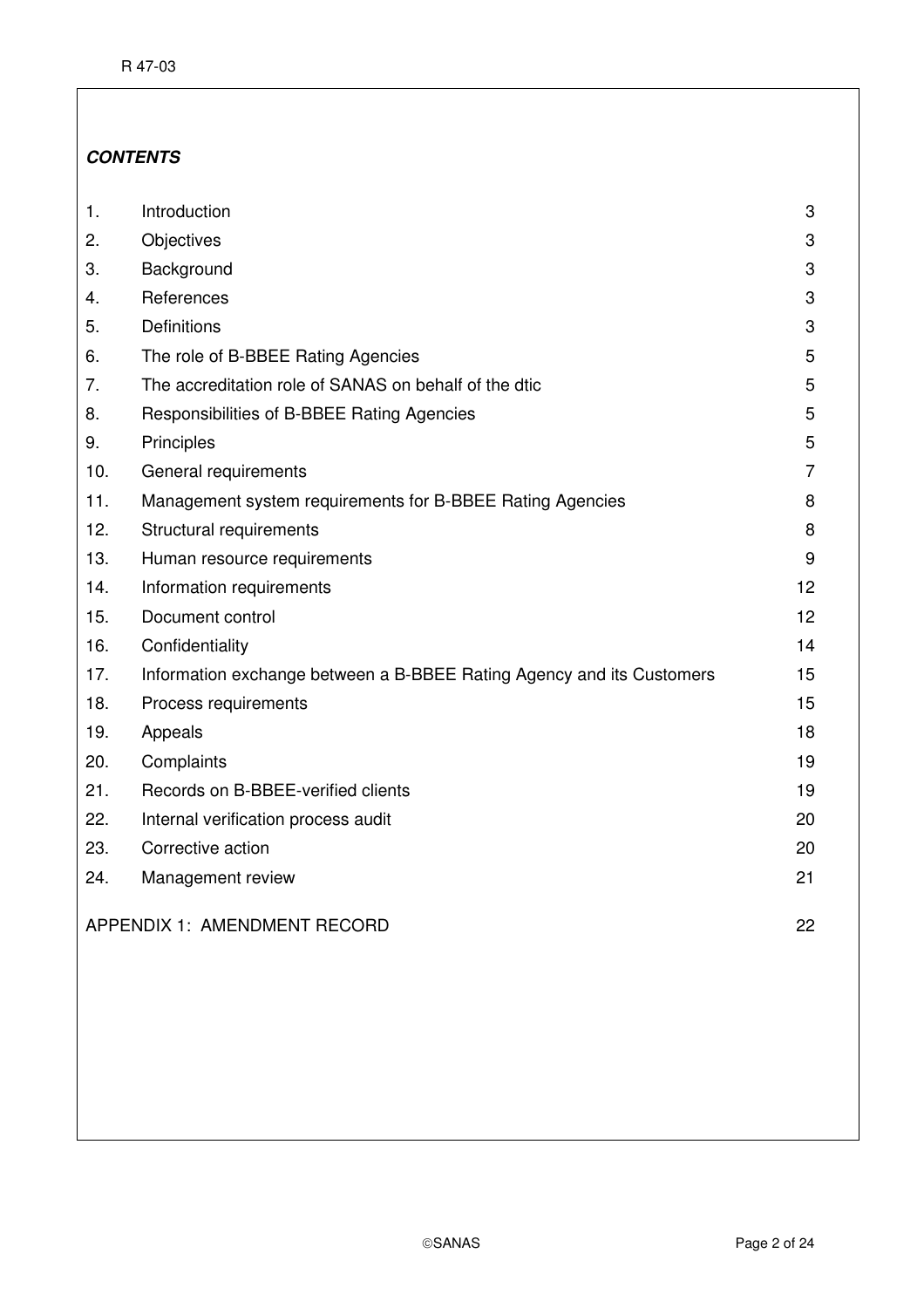#### **1. INTRODUCTION**

1.1 Broad Based Black Economic Empowerment (B-BBEE) Rating Agencies can accelerate the achievements of the South African economy in its drive towards sustainable B-BBEE.

#### **2. OBJECTIVES**

- 2.1 This document aims to clarify the roles of B-BBEE Rating Agencies and to specify the criteria by which they shall be accredited by SANAS on behalf of the Department of Trade, Industry and Competition (**the dtic**).
- 2.2 This document is to be used by SANAS to accredit B-BBEE Rating Agencies.

#### **3. BACKGROUND**

- 3.1 In order to obtain accreditation as a B-BBEE Rating Agency, a B-BBEE Rating Agency shall:
	- 3.1.1 apply in writing to SANAS
	- 3.1.2 provide evidence of compliance with the requirements of this document.
- 3.2 Upon receiving an application, SANAS shall:
	- 3.2.1 accredit the applicant as a B-BBEE Rating Agency if the applicant has complied with this document and also verify measured entities following the B-BBEE Codes of Good Practice
	- 3.2.2 otherwise refuse to accredit the applicant if the applicant has not complied with the requirements of this document and does not verify following the B-BBEE Codes of Good Practice.
- 3.3 If SANAS grants accreditation, SANAS shall:
	- 3.3.1 confirm that decision in writing as soon as possible, and
	- 3.3.2 provide the agency with an Accreditation Certificate after it has met the accreditation criteria.

#### **4. REFERENCES**

B-BBEE Codes of Good Practice as amended on the  $11<sup>th</sup>$  October 2013 (gazette number 36928), B-BBEE Act number 46 of 2013, a Sector Code of Good Practice issued in terms of section 9 (1) of the B-BBEE Act as and when amended, a Practice Note or Regulations issued in terms of Section 14 of the B-BBEE Act, Standard ISO/IEC 17011:2017, PUB10039 and SANAS F147

#### **5. DEFINITIONS**

For the purpose of this document, the following terms have the following meanings assigned to them:

- 5.1 **'Accreditation Body'** means the South African National Accreditation System (SANAS), established and recognised by government in terms of the Accreditation for Conformity Assessment, Calibration and Good Laboratory Practice Act 19 of 2006, as the sole body in the Republic for carrying out accreditation in respect of conformity assessment; calibration and Good Laboratory Practice.
- 5.2 **'effective date'** means the date on which the codes or legislation and or accreditation documents were gazetted or published or amended and become ready for implementation.
- 5.3 **'evaluation'** means to assess, verify, and validate the B-BBEE status of measured entities.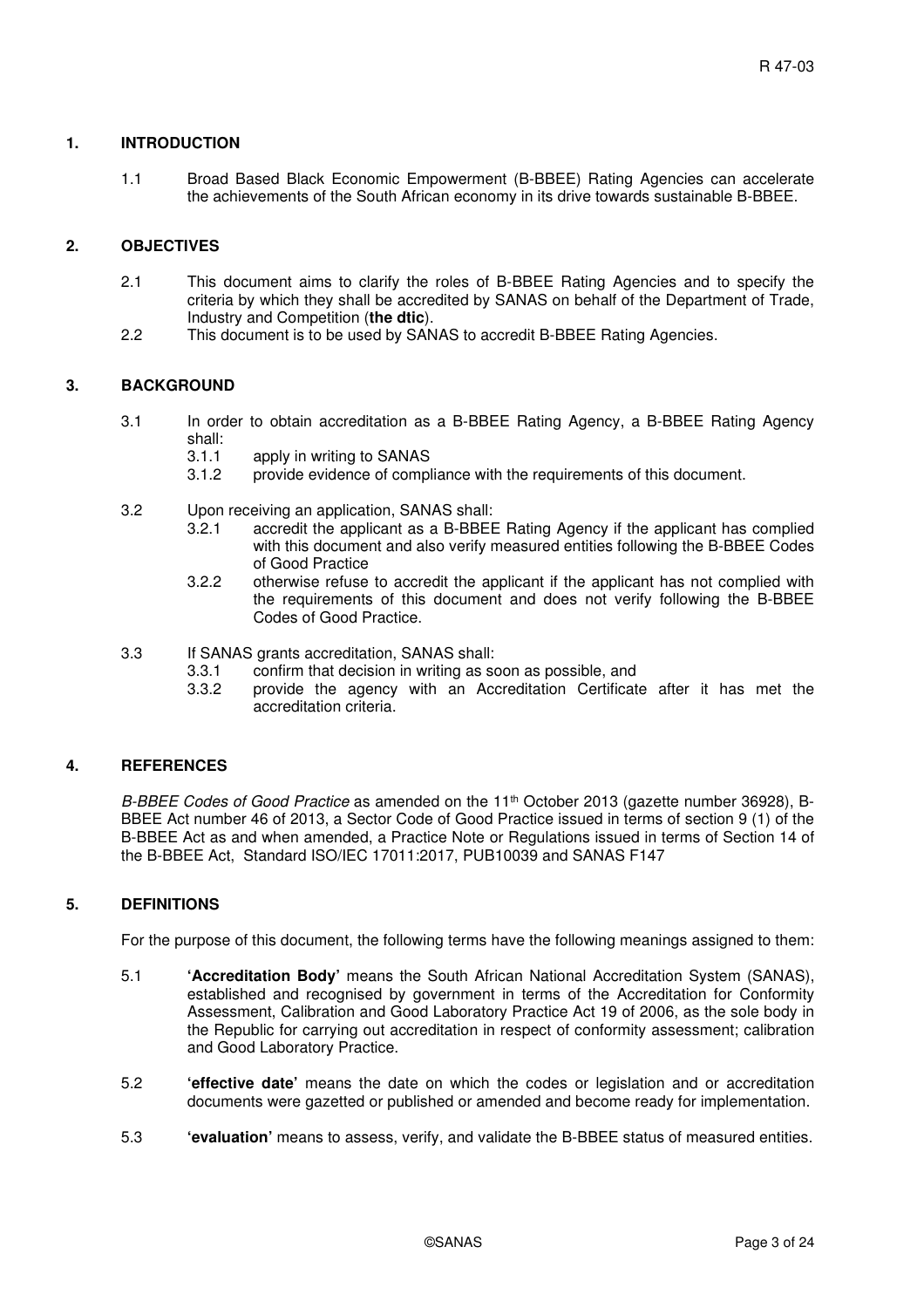#### R 47-03

5.4 **'consultancy'** means the provision of any service that assists a measured entity to implement a B-BBEE Strategy or any element of a B-BBEE Strategy. This includes implementation not limiting to Ownership, Management Control, Skills Development, Enterprise and Supplier Development and Socio-Economic development or any element prescribed in terms of a B-BBEE Sector Code of Good Practice. With reference to avoidance of conflicts of interest, any service of a consulting body / or consultancy performed by any personnel of the B-BBEE Rating Agency that were provided to the measured entity and the same measured entity is verified by the B-BBEE Rating Agency would be considered a contravention of the requirements of this document. Consultancy includes but is not limited to specific solutions and assisting the measured entity to implement the proposed solutions.

Examples of consultancy include, but are not limited to the following:

- (a) coaching or facilitating the B-BBEE process on behalf of the measured entity towards the development and implementation of activities leading to B-BBEE compliance.
- (b) preparing or producing manuals, handbooks, or procedures.
- (c) participating in the decision-making process regarding the management system.
- (d) giving specific advice or scenarios on the development and implementation of the management system for eventual verification; and
- (e) conducting a scenario planning / gap analysis plan for the Measured Entity
- **NOTE:** The management system covers all aspects of such a system, including financial aspects.

B-BBEE Rating Agencies may carry out the following duties without them being considered as consultancies or necessarily creating a conflict of interest:

- (a) verification, including information meetings, planning meetings, examination of documents and follow-up of non-conformities
- (b) arranging training and participating as a trainer this is not considered to be consultancy work provided that, where training relates to the B-BBEE process, it shall be confined to providing generic information and advice that is freely available in the public domain, i.e. the trainer should not provide specific solutions; giving guidelines to the measured entity as to what they need to comply with is not considered consultancy
- (c) making available or publishing on request information on the basis of the B-BBEE Rating Agency's interpretation of the requirements of the Verification Standard
- (d) activities prior to verification aimed solely at determining readiness for verification; however, such activities should not result in the provision of recommendations or advice that would contravene the above examples of consultancy and the B-BBEE Rating Agency should be able to confirm that such activities do not contravene these provisions and that they are not used to justify a reduction in the eventual duration of the verification process
- (e) adding value during verification visits, e.g. by identifying opportunities for improvement, as they become evident during the verification, without recommending specific solutions.
- 5.5 '**the Act'** means the Broad-Based Economic Empowerment Act of 2003, as and when amended thereof.
- 5.6 **'the codes'** means all Codes of Good Practice issued in terms of Section 9 of the Act.
- 5.7 **'the dtic'** the Department of Trade, Industry and Competition.
- 5.8 **'BBEE Rating Agency'** means an organisation that rates the status of enterprises in terms of its broad-based black economic empowerment compliance
- 5.9 **'Verification Standard'** means the minimum standard required for B-BBEE Rating Agencies to be accredited to (R Documents)
- 5.10 **'related party'** means a party that is linked to the B-BBEE Rating Agency by common ownership or directors / management, contractual arrangement, common elements in the name, informal understanding or the means such that the related party has a vested interest, (Vested interest includes however, is not limited to the following; special interest,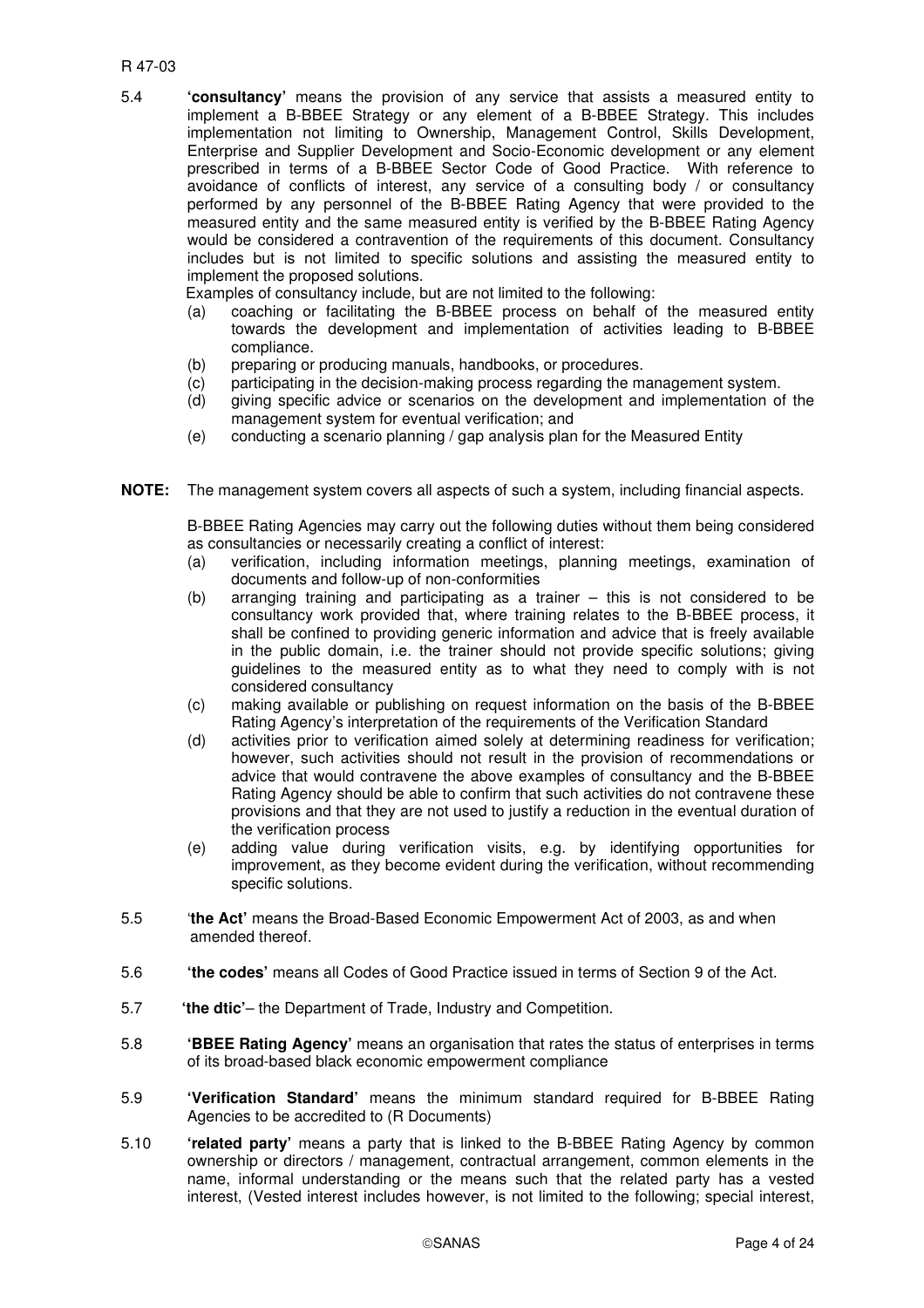concern, stake, investment, agenda, stakeholder, supporter, skills development partners, third party facilitators of Enterprise & Supplier Development, relationships / agreements in referral of clients etc.) in the outcome of an assessment or has a potential ability to influence the outcome of an assessment.

#### **6. THE ROLE OF B-BBEE RATING AGENCIES**

6.1 Assess, verify, and validate B-BBEE information for decision-making

B-BBEE Rating Agencies shall assess, verify, and validate both disclosed and undisclosed B-BBEE-related information on measured entities. The verification shall be based on the principles contained in the B-BBEE Codes of Good Practice, as well as the relevant Sector Codes of Good Practice issued in terms of Section 9 (1) of the B-BBEE Act and any other related legislation.

#### **7. THE ACCREDITATION ROLE OF SANAS ON BEHALF OF the dtic**

- 7.1 SANAS, as the national accreditation body, operates in compliance with the requirements for accreditation bodies as defined in the International Standard ISO/IEC 17011. B-BBEE Rating Agencies are required to apply to SANAS for accreditation. SANAS, on behalf of **the dtic**, shall accredit B-BBEE Rating Agencies in terms of the accreditation criteria set out in this document for B-BBEE Rating Agencies.
- 7.2 SANAS undertakes to perform an initial assessment of an applicant within the agreed time period.
- **NOTE**: It is normal for B-BBEE Rating Agencies to have a number of non-conformances highlighted during the initial on-site assessment. The B-BBEE Rating Agency must ensure that all these non-conformances have been cleared to the satisfaction of SANAS within 6 months of the initial assessment.

#### **8. RESPONSIBILITIES OF B-BBEE RATING AGENCIES**

8.1 The methodology followed by B-BBEE Rating Agencies in the performance of B-BBEE verifications shall demonstrate a clear understanding and knowledge of all gazetted B-BBEE Codes of Good Practice inclusive of B-BBEE Sector Codes of Good Practice and Practice Notes and the agency shall focus on all elements.

#### **9. PRINCIPLES**

#### 9.1 **General**

- 9.1.1 The principles outlined in this document are fundamental and are not prescriptive requirements. This document does not give specific requirements for all the situations that can occur; however, these principles should be applied as guidance for ethical decisions that may need to be made for all situations.
- 9.1.2 The overall aim of verifying is to give confidence to all parties that rely upon the verification. The value of verifying is public trust achieved by gaining the confidence of all these parties, which include but are not limited to:
	- (a) the Measured Entities that are the clients of the B-BBEE Rating Agencies
	- (b) the customers of the B-BBEE Verified measured Entities
	- (c) Government authorities<br>(d) non-government authori
	- non-government authorities
	- (e) consumers and members of the public; and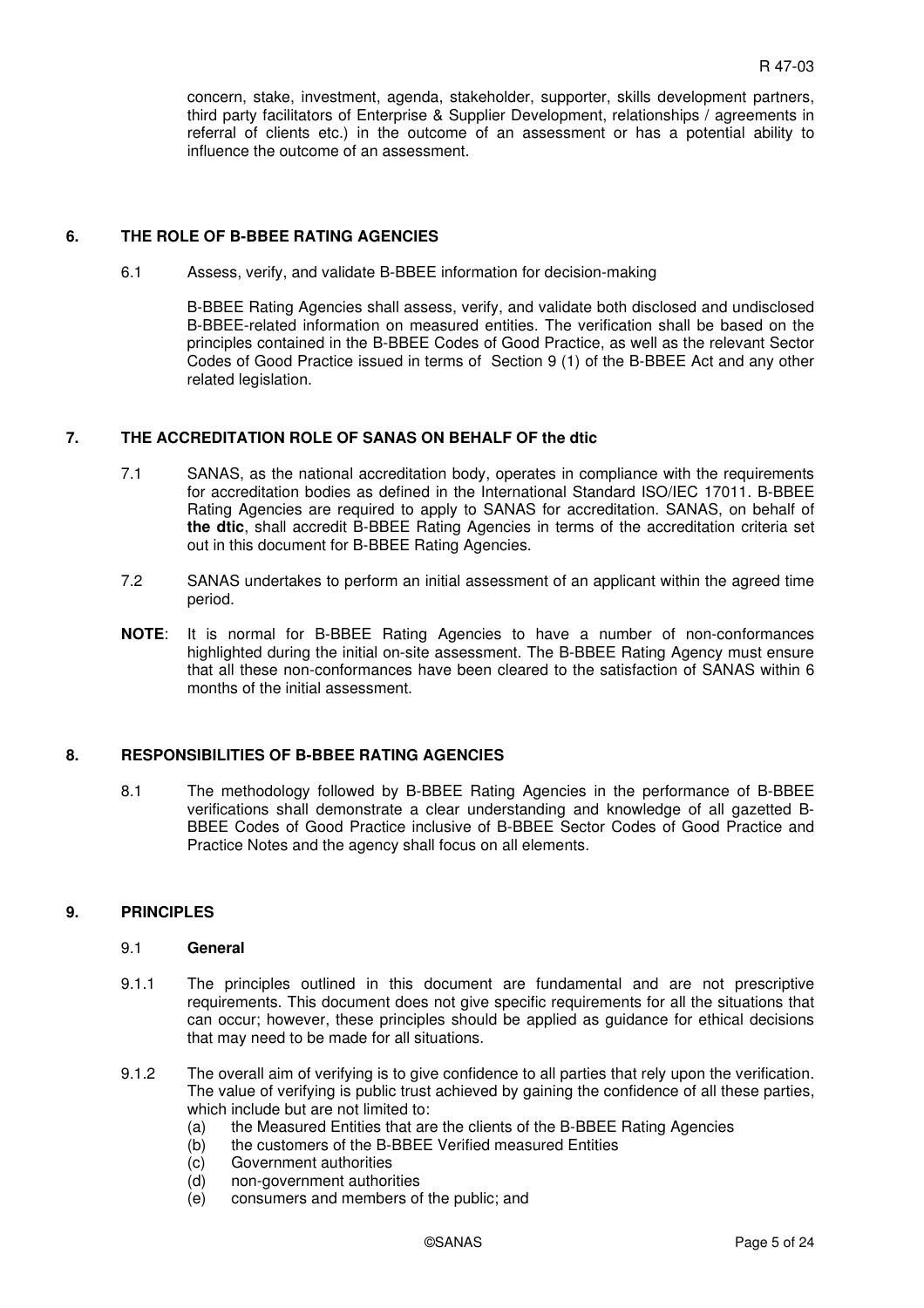- (f) public entities.
- 9.1.3 Principles for inspiring confidence include:

#### (a) Impartiality

Impartiality is the actual and perceived presence of objectivity. Objectivity means that conflicts of interest do not exist or are resolved so as not to influence the subsequent activities of the B-BBEE Rating Agency. Synonyms that are useful in conveying the element of impartiality are: objectivity, independence, and freedom from conflicts of interest, freedom from bias, lack of prejudice, neutrality, fairness, open-mindedness, evenhandedness, detachment, and balance.

Being impartial, and being perceived to be impartial, is necessary for a B-BBEE Rating Agency to be able to deliver a verification that provides confidence. It is recognised that the source of revenue for a B-BBEE Rating Agency is the client paying for its service and that this is a potential threat to impartiality. In order to obtain and maintain confidence, a B-BBEE Rating Agency has to be able to demonstrate that its decisions are based on objective evidence and that its decisions have not been improperly influenced by other interests or by other parties.

Threats to impartiality include:

- Self-interest threats threats that arise from a person or enterprise acting in their own interest, for example financial self-interest
- Self-review threats threats that arise from a person or enterprise reviewing the work done by themselves, for example evaluating the B-BBEE compliance of a measured entity to whom the B-BBEE Rating Agency provided consultancy
- Familiarity (or trust) threats threats that arise from a person or body being too familiar with or trusting towards another person instead of seeking evaluation evidence on which to base the verification conclusion
- Intimidation threats threats that arise from a person or enterprise having a perception of being coerced openly or secretively, such as a threat to be replaced or reported to a supervisor.

#### (b) Competence

Competence is the demonstrated ability to apply knowledge and skills effectively. The competence of the personnel supported by the infrastructure of the Agency is necessary for the B-BBEE Rating Agency to deliver a verification that provides confidence.

#### (c) Responsibility

The measured entity, not the B-BBEE Rating Agency, is responsible for conforming to the requirements for B-BBEE Verification. The B-BBEE Rating Agency is responsible for carrying out a factual, thorough evaluation of a measured entity's B-BBEE status and, based on the result, for granting a B-BBEE score.

#### (d) Openness

Openness is access to or disclosure of information. A B-BBEE Rating Agency needs to provide public access to, or disclosure of, appropriate and timely information about the evaluation and verification process and about the verification status of any measured entity in order to gain confidence in the integrity and credibility of the B-BBEE verification process.

A B-BBEE Rating Agency needs to provide appropriate access to or disclosure of specific interested parties' non-confidential and non-proprietary information about the results of specific evaluations (e.g. evaluations in response to complaints) in order to gain and maintain confidence.

#### (e) Confidentiality

In order to gain access to the privileged information that is needed for the B-BBEE Rating Agency to assess adequately the requirements for B-BBEE Verification, a B-BBEE Rating Agency needs to keep any proprietary information about a measured entity confidential. However, a B-BBEE Rating Agency may disclose a measured entity's actual verification result, without compromising the confidentiality of the information supporting the verification outcome.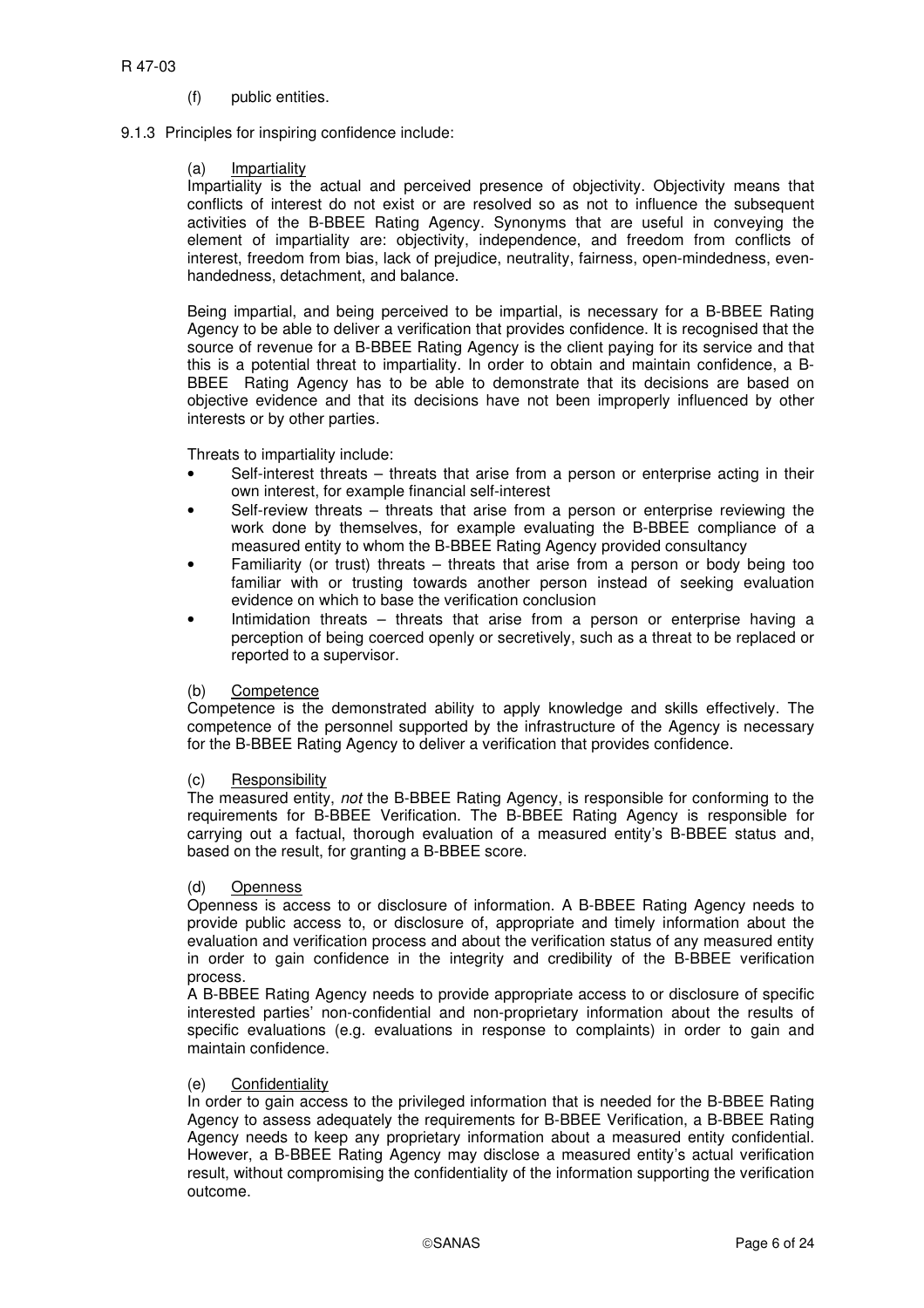#### (f) Resolution of complaints and appeals

Parties that rely on the outcome of their verification status as assessed by accredited B-BBEE Rating Agencies expect to have their complaints / appeals investigated. If these complaints  $\overline{\prime}$  appeals are found to be valid, they need to have confidence that the complaints/ appeals shall be appropriately addressed and that a reasonable effort shall be made to resolve them.

g) Ethical and Professional Behaviour – to comply with relevant laws and regulations and avoid any conduct that the B-BBEE verification professional knows or should know that might discredit the profession. This would include the following but not limited to:

- Acting in good faith and with due care and diligence to B-BBEE Verifications.
- Avoiding collusive or anticompetitive behaviour.
- Promote a culture of fair and ethical behaviour, without prejudice against any party.
- Refrain from debate and discussion that is disrespectful, threatening (mental or physical), or otherwise unprofessional in tone or which is offensive to other participants and damaging to SANAS and the overall process of achieving consensus
- Treat all persons with respect and fairness and not offer or appear to offer preferential treatment to any person or group
- Refrain from disseminating false or misleading information or from withholding information necessary to a full, fair, and complete consideration of the issues
- Not harass, threaten, or coerce any participant in an effort to persuade or sway votes. This does not preclude professional, respectful debate and exchange of views that contain information and/or present perspectives intended to persuade other participants to lend their support or opposition to issues, proposals, etc. in order to ultimately achieve consensus (PUB100397)

An appropriate balance between the principles of openness and confidentiality, including resolution of complaints, is necessary in order to demonstrate integrity and credibility.

#### **10. GENERAL REQUIREMENTS**

#### 10.1 General

10.1.1 B-BBEE Rating Agencies shall be seen as being both factually and perceptually independent from their measured entities, related parties and themselves and shall avoid any circumstances that give rise to or may potentially give rise to a conflict of interests between the various parties. Should such circumstances arise, the full nature thereof shall be disclosed immediately to all the parties involved and no verification shall be done. The measured entity should then approach another B-BBEE Rating Agency to perform the verification.

#### 10.2 **Legal and contractual matters**

10.2.1 Legal responsibility

The B-BBEE Rating Agency shall be a legal enterprise, or a defined part of a legal enterprise, so that it can be held legally responsible for all its activities.

10.2.2 Ownership

B-BBEE Rating Agencies, their directors and shareholders may not hold an equity share in the measured entity to be rated or have any voting rights in the measured entity. When evaluating the type of financial interest, consideration shall be given to the fact that financial interests range from those where the individual has no control over the investment vehicle to those where the individual does indeed have some control over the financial interests or is able to influence investment decisions. The provisions of this statement do not exclude the holding of a minority interest or listed share/s where the total shareholding does not constitute a substantial shareholding when compared with the total number of shares issued by the measured entity. The impact of such a financial interest needs to be evaluated to ensure that the independence of the B-BBEE Rating Agency is not impaired.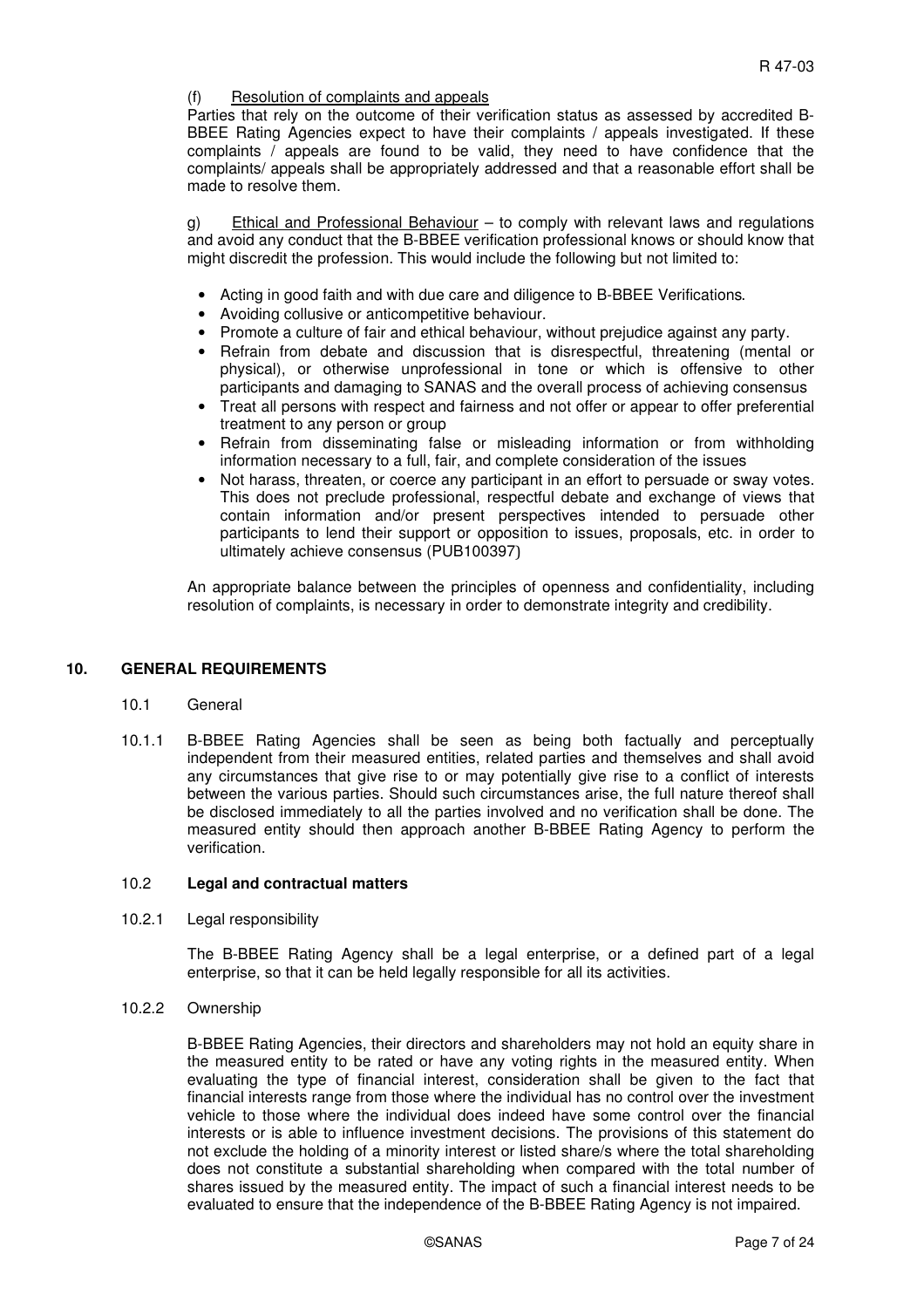#### 10.2.3 Investment through another equity and/or debt instrument

A B-BBEE Rating Agency shall not be a party to a debt-creating agreement between itself and the measured entity to be verified, where such an agreement factually encumbers or is perceived to encumber the Agency in the execution of its professional discretion and objectivity towards the B-BBEE assessment for the client. The provision of this statement does not necessarily preclude the B-BBEE Rating Agency from entering into such agreements where it is the normal business of the measured entity to provide such services and it is entered into under conditions not more favourable than those provided to the general public at large.

#### 10.2.4 Verification Agreement

The B-BBEE Rating Agency shall have a legally enforceable agreement between the agency and the measured entity and ensure that all payments are made directly from the Measured Entity to the B-BBEE Rating Agency for the provision of verification services. The B-BBEE Rating Agency shall ensure that all dealings are directly with the Measured Entity and not a third party.

#### 10.2.5 Responsibility for B-BBEE verification decisions

The B-BBEE Rating Agency shall retain authority and shall be responsible for its decisions relating to the B-BBEE verification that are ethically conducted.

#### **10.3 Liability and financing**

Within a month of being accredited, the B-BBEE Rating Agency shall have a detailed procedure on Risk Management, where it:

- 10.3.1 shall evaluate and document the significant risks arising from its verification activities and demonstrate that it has made arrangements to cover liabilities arising from its operations in each of the geographic areas in which it operates on an ongoing basis (e.g. insurance, or reserves, etc.,), and
- 10.3.2 shall evaluate its finances and sources of income and shall be able to demonstrate that commercial, financial, or other pressures do not compromise its impartiality.

Upon accreditation, the B-BBEE Rating agency shall ensure its indemnity cover is in place and maintained.

#### **11. MANAGEMENT SYSTEM REQUIREMENTS FOR B-BBEE RATING AGENCIES**

- 11.1 The B-BBEE Rating Agency shall establish, implement and maintain a management system appropriate to the scope of its activities. The B-BBEE Rating Agency shall document its policies, systems, programmes, procedures, and instructions to the extent necessary to assure accurate and reliable verification. The system's documentation shall be communicated to, understood by, available to and implemented by the appropriate personnel.
- 11.2 The B-BBEE Rating Agency 's overall objectives shall be established and shall be reviewed during a management review.

#### **12. STRUCTURAL REQUIREMENTS**

#### **12.1 Structure and top management of B-BBEE Rating Agencies**

12.1.1 The organisational structure of the B-BBEE Rating Agency shall safeguard impartiality of operations and be such as to give confidence in its activities.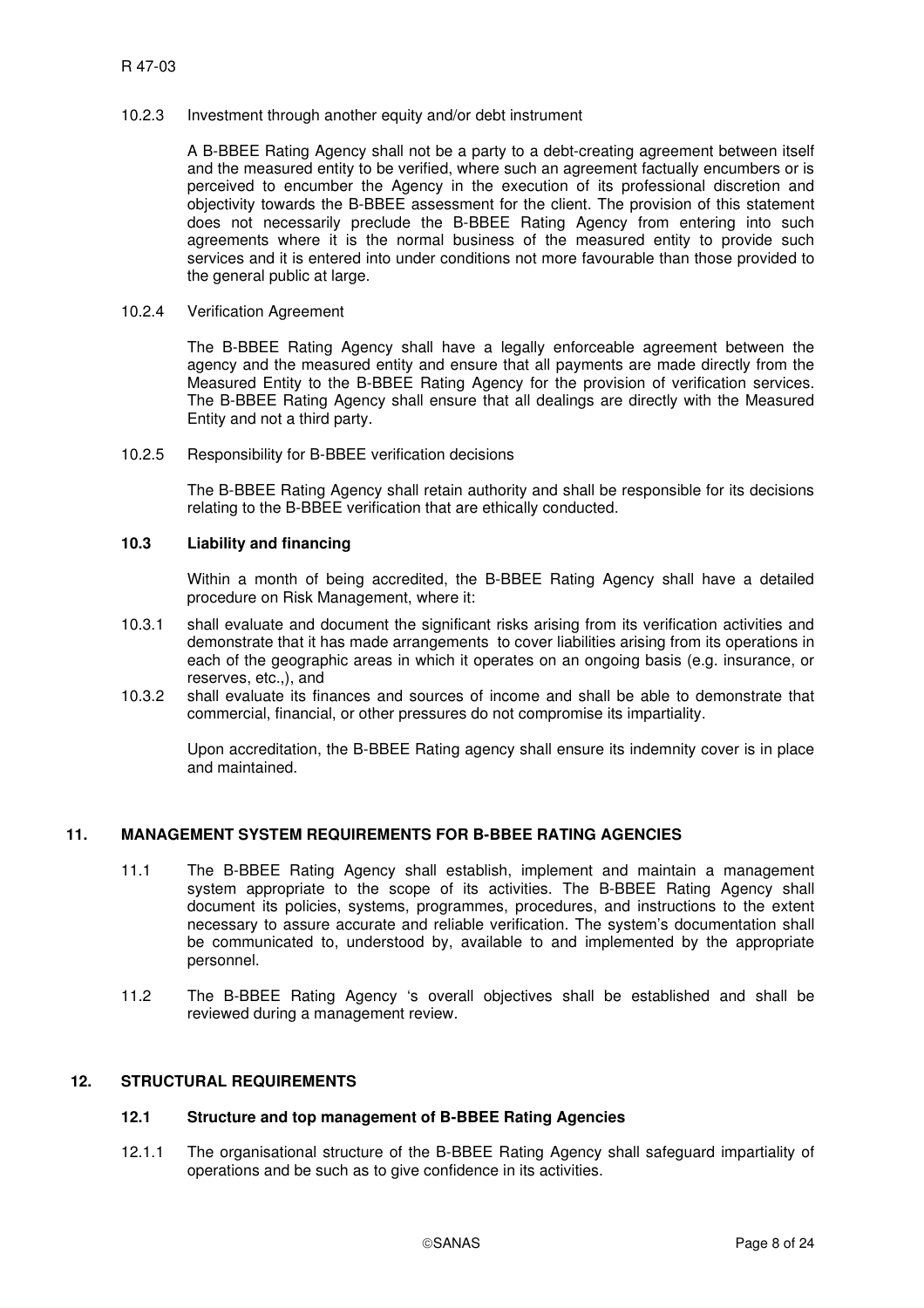- 12.1.2 The B-BBEE Rating Agency shall identify the top management (board or equivalent governing body of person(s) having overall authority and responsibility for each of the following, where relevant:
	- (a) development of policies relating to the operation of the agency;
	- (b) supervision of the implementation of the policies and procedures;
	- (c) supervision of the finances of the body;
	- (d) performance of evaluations and verifications;
	- (e) decisions on B-BBEE verifications;
	- (f) delegation of authority to committees or individuals, as required, to undertake defined activities on its behalf;
	- (g) provision of adequate, qualified resources for its activities; and
	- (h) governance structure that is ultimately responsible for the ethical conduct of the activities of the B-BBEE Rating Agency, and assessing any gaps in the policies that may create ambiguity in application of the policies.
- 12.1.3 The B-BBEE Rating Agency shall document its organisational structure, showing the duties, responsibilities and authorities of management verification personnel, and any committees.

(When the B-BBEE Rating Agency is a defined part of a legal enterprise, the structure shall include the line of authority and the relationship to other parts within the same legal enterprise.)

12.1.4 The B-BBEE Rating Agency shall have formal rules for the appointment, terms of reference and operations of any committees that are involved in the verification activities.

#### **12.2 Safeguarding of impartiality**

The composition, terms of reference, duties, authorities and responsibilities of any committee involved in the verification process shall be formally documented and authorised by the top management of the B-BBEE Rating Agency to ensure:

- (a) representation of a balance of interests such that no single interest predominates, and
- (b) access to all the information necessary to enable it to fulfil its functions.

#### **13. HUMAN RESOURCE REQUIREMENTS**

#### **13.1 Competence of management and personnel**

- 13.1.1 The B-BBEE Rating Agency shall have processes to ensure that appropriate personnel have up-to-date knowledge relevant to B-BBEE criteria. It shall determine the competence required (including experience and the level of training). Where applicable, it shall determine any other qualification requirements for demonstrating competence prior to authorisation to carry out specific functions.
- 13.1.2 In determining the competence requirements for their personnel, who perform the different activities involved in B-BBEE verification, the B-BBEE Rating Agency shall address the functions undertaken by all personnel.
- 13.1.3 The B-BBEE Rating Agency shall have access to the necessary expertise for advice on matters relating directly to B-BBEE verification. Such advice may be provided externally or by B-BBEE Rating Agency personnel.

#### **13.2 Personnel involved in the verification process**

13.2.1 The B-BBEE Rating Agency shall, irrespective of the use made of external or temporary resources, have, as part of its own enterprise, personnel having competence to conduct the B-BBEE verification.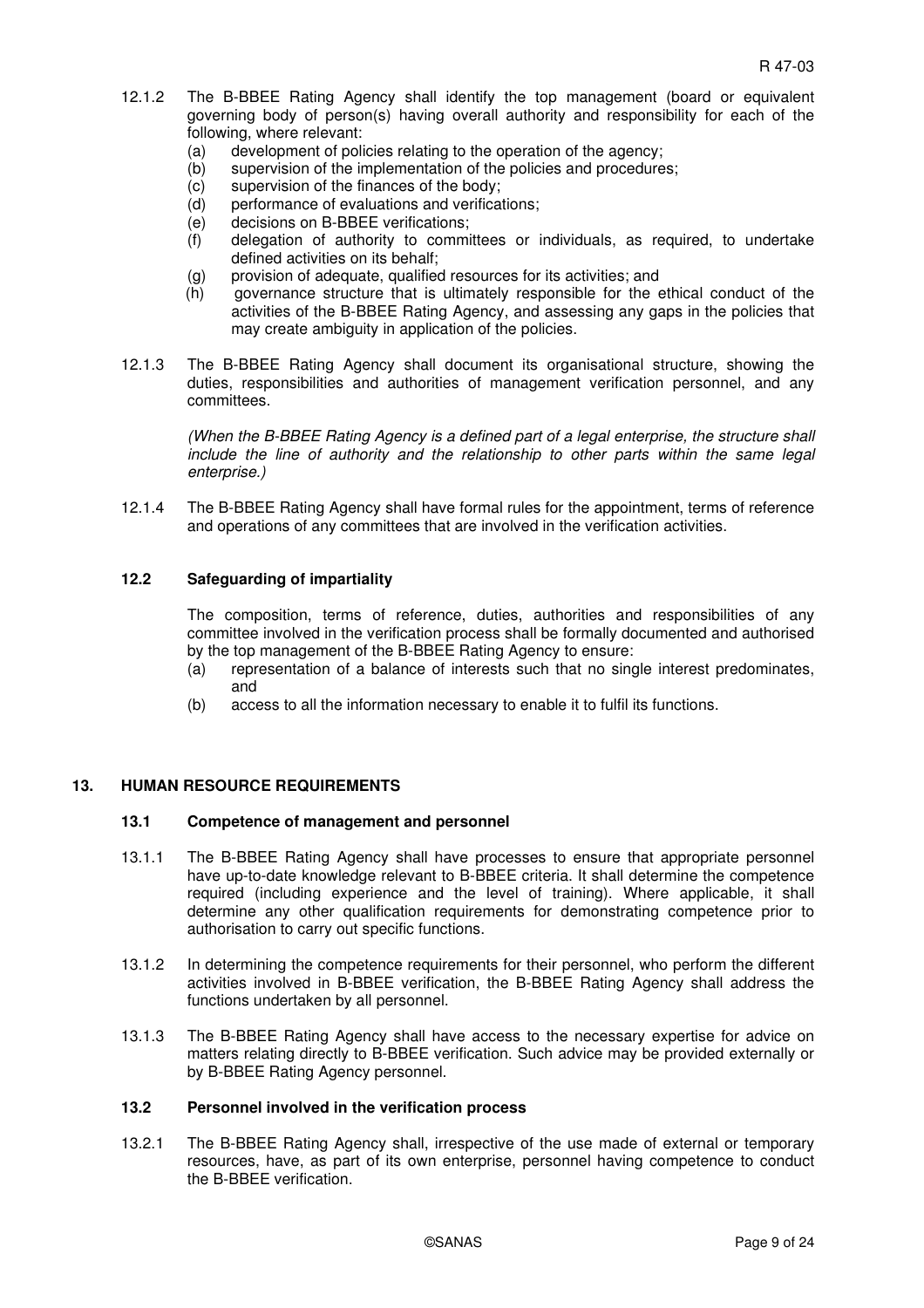- 13.2.2 The B-BBEE Rating Agency shall employ or have access to sufficient number of verification analysts, including verification managers.
- 13.2.3 The B-BBEE Rating Agency shall make clear to each person concerning his or her duties, responsibilities and authority.
- 13.2.4 The B-BBEE Rating Agency shall have defined processes for selecting, training, formally authorising and monitoring verification analysts and experts used in the verification process. The initial competence evaluation of verification analysts shall include observing an on-site verification undertaken by the person being evaluated.
- 13.2.5 The B-BBEE Rating Agency shall have a process for ensuring that the verification analysts it uses (including team leaders) are competent to verify specific areas of the elements of the broad-based B-BBEE scorecard for the complexity of the entity being verified.
- 13.2.6 The B-BBEE Rating Agency shall ensure that its verification analysts understand the verification processes / systems of a B-BBEE Rating Agency, B-BBEE verification requirements, methodology and other relevant requirements. The B-BBEE Rating Agency shall give its verification analysts and experts access to an up-to-date set of documented procedures giving evaluation instructions and all relevant information on verification operations.
- 13.2.7 The B-BBEE Rating Agency shall use verification personnel only for those activities in which these personnel have demonstrated competence.
- 13.2.8 The B-BBEE Rating Agency shall ensure the satisfactory performance of the personnel involved in the evaluation and B-BBEE verification process. There shall be documented procedures and criteria for monitoring the performance of all the people involved, based on the frequency of their usage and the level of risk linked to their activities. In particular, the B-BBEE Rating Agency shall regularly review the competence of its personnel in the light of their performance in order to identify training needs.
- 13.2.9 The B-BBEE Rating Agency shall have appropriate documented requirements for monitoring the performance of its verification analysts and experts. These requirements shall include a combination of on-site observation, review of evaluation reports and feedback from verified entities or from the market.
- 13.2.10 The B-BBEE Rating Agency shall conduct periodic witnessing of each verification analyst and expert on site once every four years, including all accredited sector codes as amended. The frequency of on-site observations shall be based on the needs determined from all monitoring information available. Periodic evaluation of the other personnel at the agency to be conducted.
- 13.2.11 The B-BBEE Rating Agency shall offer or provide access to specific training in order to make its verification analysts and experts knowledgeable with regard to the B-BBEE verification requirements and processes.
- 13.2.12 The person / committee taking the decision on B-BBEE verification shall have the necessary competences to evaluate the B-BBEE verification processes and the related recommendations of the verification analyst and / expert.

#### **13.3 Use of individual external verification analysts and external verification experts**

The B-BBEE Rating Agency shall require external verification analysts and external experts to have a written agreement by which they commit themselves to comply with the applicable policies and procedures as defined by the B-BBEE Rating Agency. The agreement shall address aspects relating to confidentiality and to independence from commercial and other interests. The external verification analysts and external experts are required to notify the B-BBEE Rating Agency of any existing or prior association with any measured entity they may be assigned to evaluate. Decision-making regarding B-BBEE verifications shall never be conducted by external verification analysts and / external experts.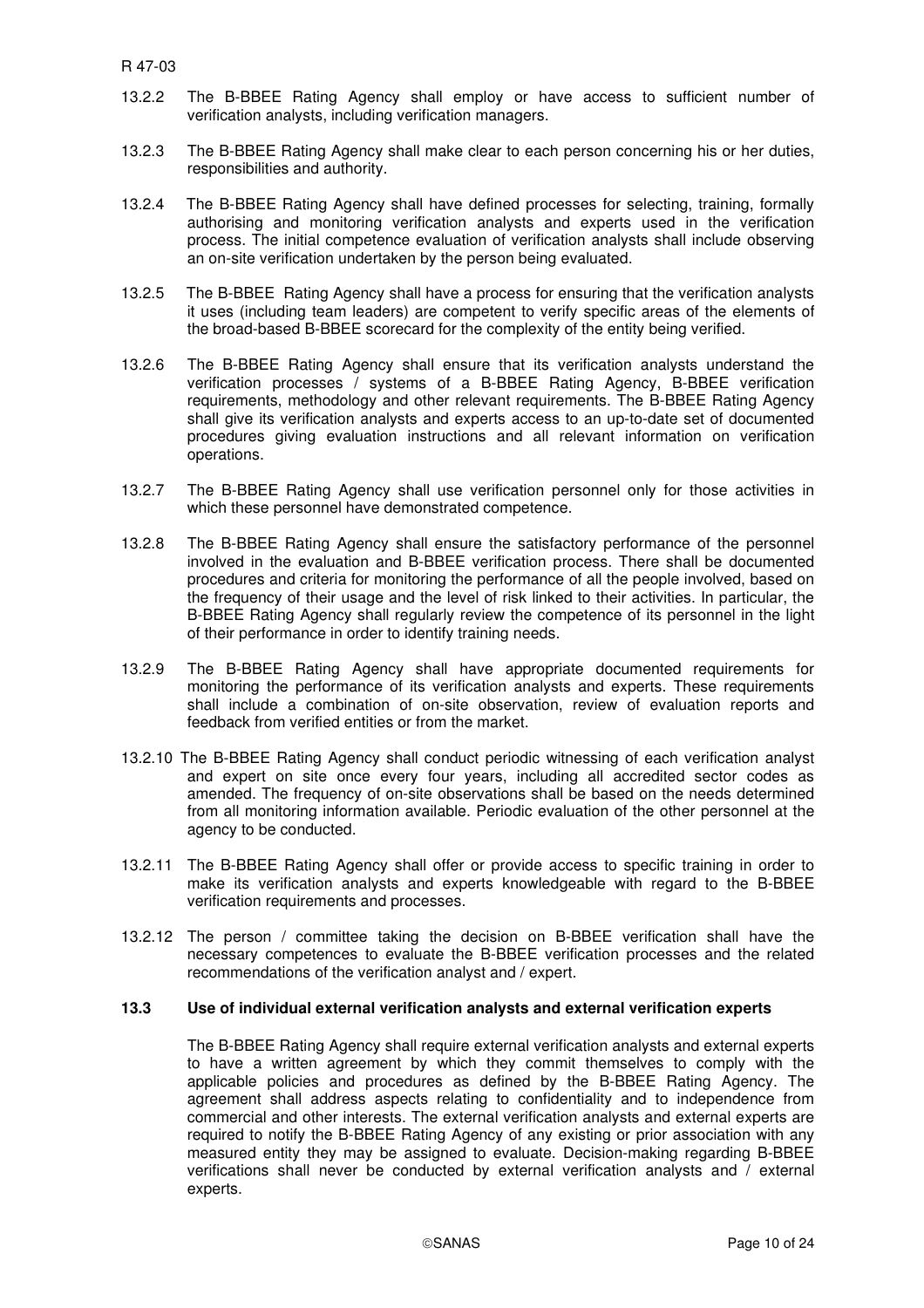#### **13.4 Personnel records**

The B-BBEE Rating Agency shall maintain records of the relevant qualifications, training experience, employment contracts, job descriptions and competence of each person involved in the verification process. In addition, the B-BBEE Rating Agency shall maintain up-to-date records of the affiliations and professional status of all external verification analysts and external experts.

#### **13.5 Outsourcing**

- 13.5.1 The B-BBEE Rating Agency shall have a process by which it describes the conditions under which outsourcing may take place. The B-BBEE Rating Agency shall have a legally enforceable agreement covering the arrangements, including confidentiality and conflict of interests, with each outsourced body.
- 13.5.2 Decision-making regarding B-BBEE verifications shall never be outsourced.

#### 13.5.3 The B-BBEE Rating Agency shall:

- (a) take full responsibility for all verifications outsourced to another body
- (b) maintain its responsibility for granting a B-BBEE score
- (c) ensure that the outsourced body uses individuals who conform to the applicable provisions of this document, including competence, impartiality and confidentiality, and B-BBEE status
- (d) ensure that the outsourced body uses individuals who are not involved, either directly or through any other employer, with measured entity to be evaluated in such a way that impartiality could be compromised, and
- (e) obtain the consent of the measured entity being evaluated to use a given outsourced body.
- 13.5.4 The B-BBEE Rating Agency shall have documented procedures for the qualifications, monitoring and records of all outsourced bodies used for verifications.

#### **13.6 Management of impartiality**

- 13.6.1 The B-BBEE Rating Agency shall be committed to, and shall demonstrate its commitment to, impartiality in its B-BBEE verification activities, especially through its top management structures. The B-BBEE Rating Agency shall have a publicly available statement that it understands the importance of impartiality when managing conflicts of interest and that it ensures objectivity when carrying out its activities.
- 13.6.2 The B-BBEE Rating Agency and any related party shall not offer or provide B-BBEE verification and B-BBEE consultancy or other services to the same measured entity.
- 13.6.3 The B-BBEE Rating Agency shall identify, analyse and document the possibilities for conflicts of interest arising from the provision of its services, including any conflicts arising from its relationships. A B-BBEE Rating Agency must document all its relationships in terms of their impact on the organisation. However, if any relationship poses a risk to impartiality, the B-BBEE Rating Agency shall document how it has (or intends to) eliminated or minimised such a risk to an acceptable level. If the B-BBEE Rating Agency cannot demonstrate that a relationship does not present a conflict of interest, or that it can manage the conflict satisfactorily, then it must end the relationship.
- 13.6.4 The B-BBEE Rating Agency shall take measures to prevent a consultancy body or related body from stating or implying that B-BBEE verification would be simpler, faster or less expensive if a specified B-BBEE Rating Agency is used. Similarly, a B-BBEE Rating Agency shall not state or imply that B-BBEE verification would be simpler, faster or less expensive if a specified consultancy or related body is used.
- 13.6.5 All B-BBEE Rating Agency personnel, either internal or external, or committees that could influence the verification activities, shall act impartially and shall not allow commercial, financial or other pressures to compromise their impartiality.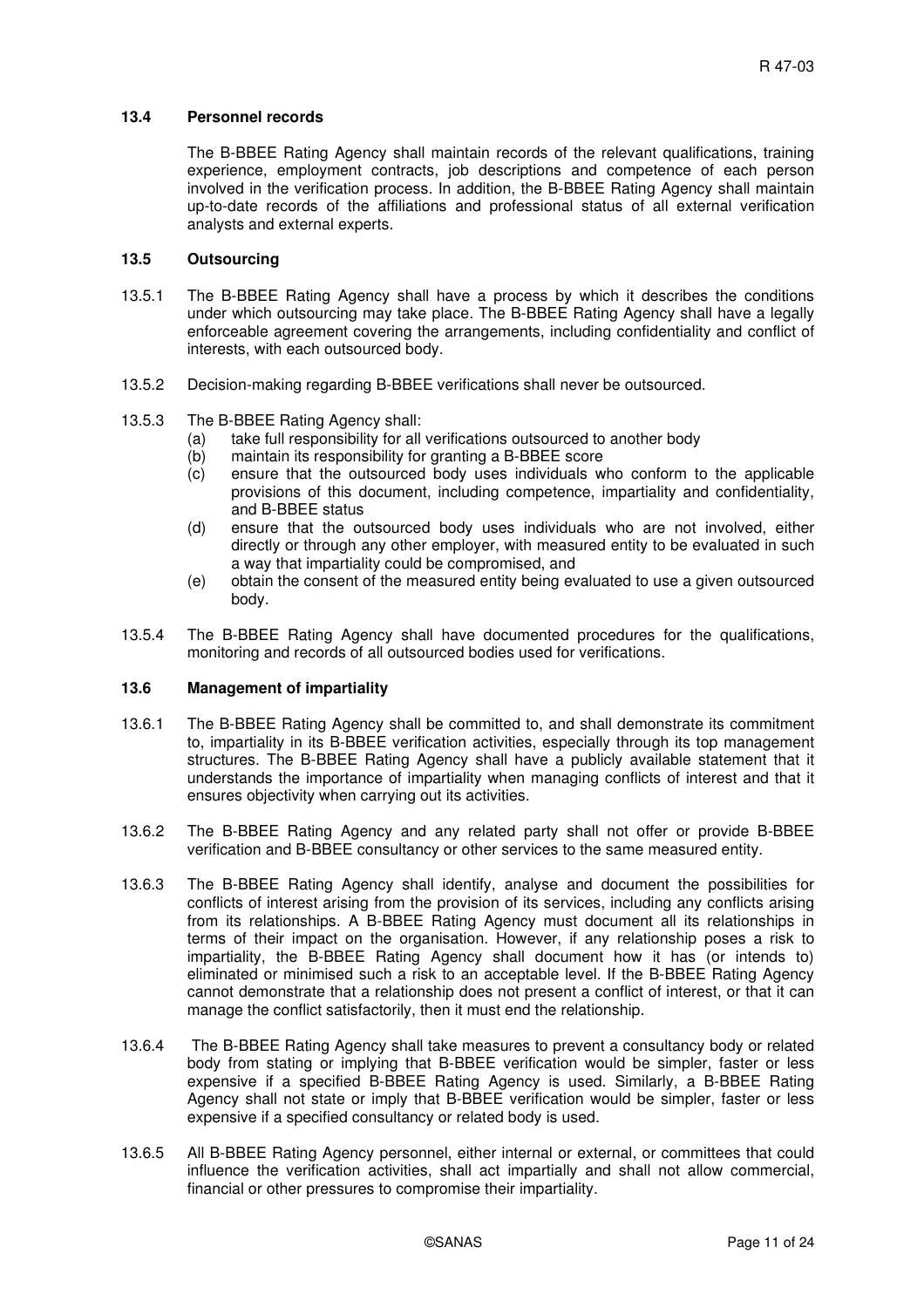- 13.6.6 To ensure that there is no conflict of interests, personnel who have provided B-BBEE consultancy or other services, including those acting in a managerial capacity, shall not be able to verify or be involved with the measured entity unless four years have elapsed, for clarification of doubt, the B-BBEE Rating Agency shall not conduct verification of a measured entity where any of its personnel consulted or provided any other services.
- 13.6.7 B-BBEE Rating Agencies shall require personnel, both internal and external, to declare any situation known to them that may present them or the B-BBEE Rating Agency with a conflict of interest. B-BBEE Rating Agencies shall use this information as input to identify threats to impartiality raised by the activities of such personnel or by the organisations that employ them and shall not use such personnel, internal or external, unless they can demonstrate that there is no conflict of interests.

 The fact that the evaluator's employer is known to have provided the measured entity under evaluation with B-BBEE consultancy within the last four years is likely to be considered as a high threat to impartiality.

- 13.6.8 If a member of the verification team, or an immediate family member, has a direct financial interest, or a material indirect financial interest, in the measured entity, the self-interest threat created would be so significant the only safeguards available to eliminate the threat or reduce it to an acceptable level would be to:
	- (a) dispose of the direct financial interest prior to the individual becoming a member of the verification team,
	- (b) dispose of the indirect financial interest in total, or dispose of a sufficient amount of it so that the remaining interest is no longer material, prior to the individual becoming a member of the verification team, or
	- (c) remove the member of the verification team from the verification engagement.
- 13.6.9 The B-BBEE Rating Agency or related party cannot be a beneficiary to the Measured Entity's B-BBEE scorecard as this creates a conflict of interest, such as beneficiaries of Enterprise Development, etc. However, this does not apply to Procurement Scorecard under Enterprise and Supplier Development, as that is only a direct commercial transaction for the cost of the rating.

#### **14. INFORMATION REQUIREMENTS**

#### **14.1 Disclosable information**

- 14.1.1 The B-BBEE Rating Agency shall maintain and provide, upon request, information about its activities to SANAS.
- 14.1.2 The information that the B-BBEE Rating Agency provides to any measured entity or to the marketplace, including advertising, shall be accurate and not misleading.
- 14.1.3 The B-BBEE Rating Agency shall make publicly accessible information about the B-BBEE status level and Report granted.
- 14.1.4 On request from SANAS, and/or the measured entity, the B-BBEE Rating Agency shall provide means to confirm the validity of a given B-BBEE score.

#### **15. DOCUMENT CONTROL**

15.1 The B-BBEE Rating Agency shall establish and maintain procedures to control all documents (both of internal and external origin) that form part of its management system. This procedure shall ensure that authorised editions of appropriate documents are available at all locations where operations are performed, that the documents are periodically reviewed and, where necessary, that they are revised and that obsolete documents are promptly removed from all points of issue or use.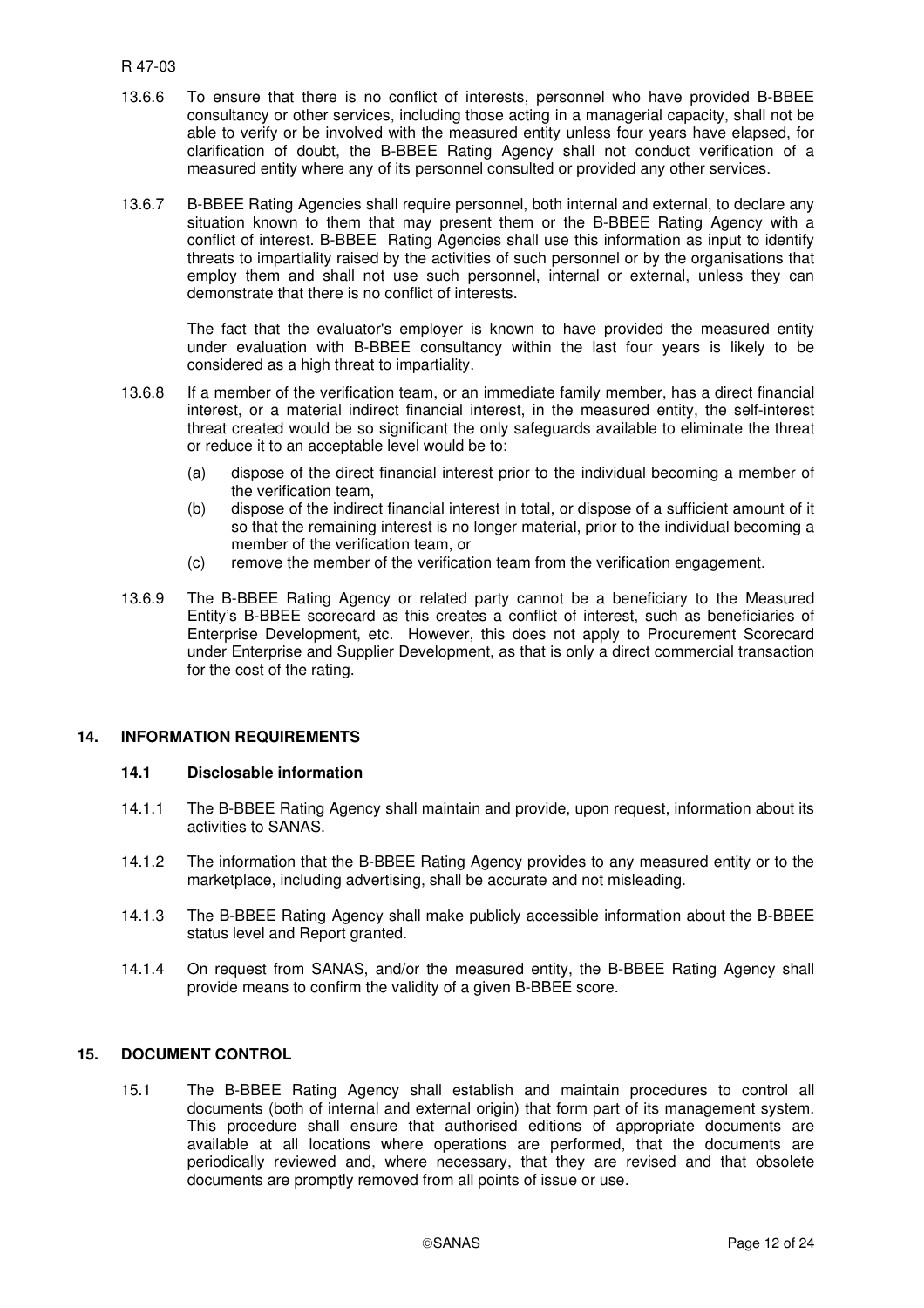- 15.2 All documents that are part of the management shall be reviewed and approved for use by authorised personnel prior to issue. A master list or an equivalent document-control procedure identifying the current status of the revision and the distribution of documents in the management system shall be established and shall be readily available to preclude the use of invalid and/or obsolete documents.
- 15.3 If the B-BBEE Rating Agency's document-control system allows for the amendment of documents by hand, pending the re-issue of the documents, the procedure and authorities for such amendments shall be defined. Amendments shall be clearly marked, initialled and dated.
- 15.4 A procedure shall be established to describe how changes in documents maintained in computerised systems are made and controlled.
- 15.5 Management system documents generated by the B-BBEE Rating Agency shall be uniquely identified.

#### **15.6 B-BBEE Verification Certificates**

- 15.6.1 The B-BBEE Rating Agency shall provide to the measured entity, by any means it chooses, a B-BBEE Verification Certificate.
- 15.6.2 The effective date on a Verification Certificate shall be the date the final verification decision was made.
- 15.6.3 The Verification Certificate shall identify:
	- (a) The name and identifiable physical location(s) of the measured entity
	- (b) The registration and VAT number of the measured entity
	- (c) The dates of granting of the B-BBEE score the period of validity (initial issue date and revision date if applicable)
	- (d) The expiry date of the Verification Certificate
	- (e) A unique identification number including revision number if applicable,
	- $(f)$  The standard and/or normative document, including the issue and/or revision used to evaluate the client (amended codes / specialised or respective sector codes)
	- (g) The name and /or mark/logo of the B-BBEE Rating Agency
	- (h) The scorecard against which the measured entity has been verified (Generic / QSE)
	- (i) The Broad-Based BEE status level
	- (j) The SANAS Accreditation Symbol on the Verification Certificate
	- (k) The B-BBEE procurement recognition level.
	- (l) Score per element including total
	- $(m)$  Black ownership percentage (n) Black Female ownership bercentage (o) Black designated group bercentage (p) Black Youth percentage (q) Black Disabled percentage (r) Black Unemployed percentage (s) Black People living in Rural areas percentage (t) Black Military Veterans percentage (u) Modified flow has been applied yes or no (v) Exclusion principle used yes or no (w) Financial Year end used (x) Discounting principle used yes / no (y) Empowering Supplier yes / no
	- (z) Name and signature of technical signatory
	- (aa) Amendments to certificate to be clearly documented.
	- (bb) Consolidated certificate to state as such and refers to attachment of the Measured Entities that are consolidated with registration and vat numbers
	- (cc) In terms of the reflection of the level and points on the B-BBEE Verification certificate, the following is applicable.
		- Participated in Y.E.S Initiative ves / no
		- Achieve Y.E.S Target and 2.5% Absorption ves / no
		- Achieve 1.5 x Y.E.S Target and 5% Absorption yes / no
		- Achieve Double Y.E.S Target and 5% Absorption yes / no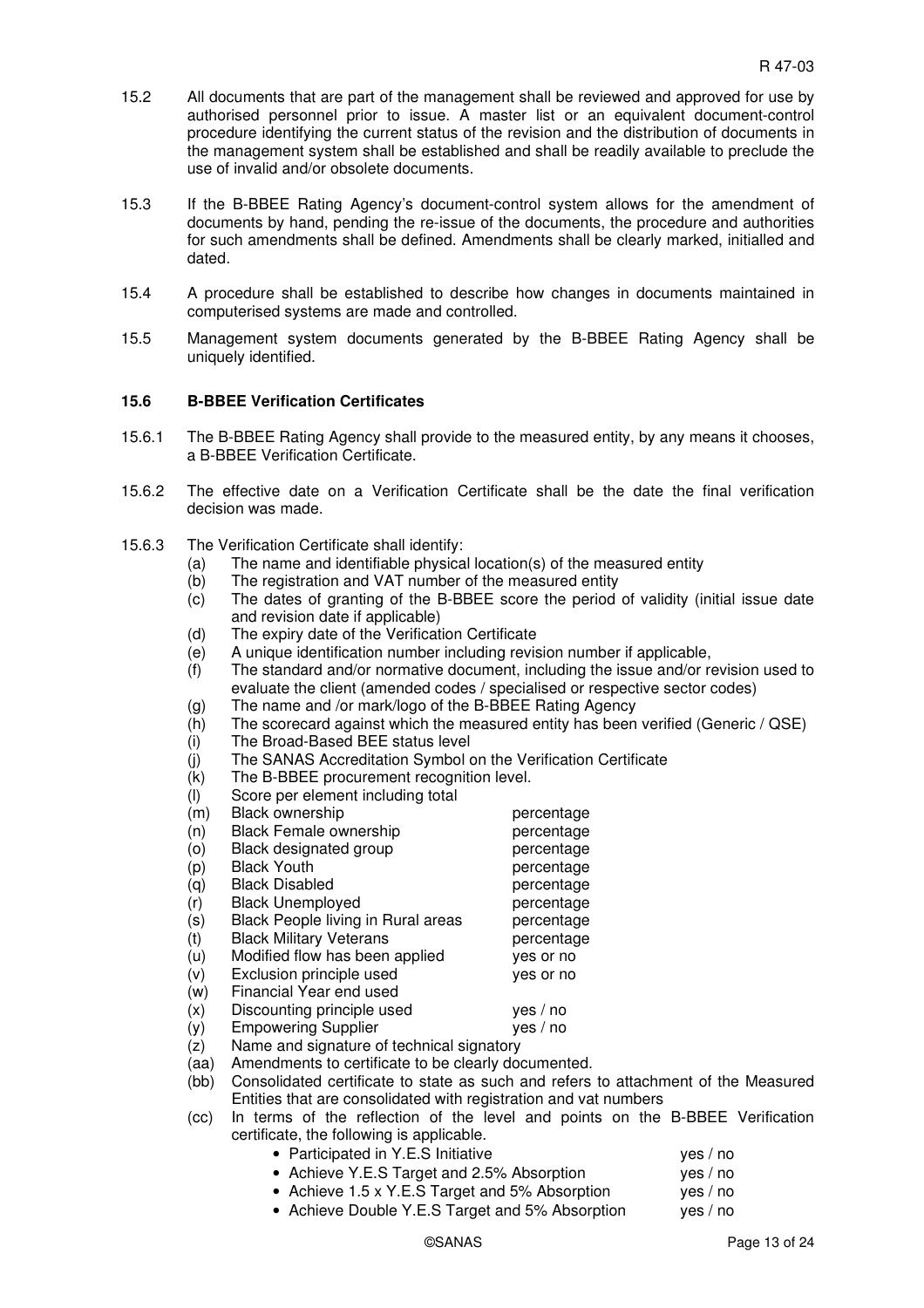#### **15.7 Reference to verification and use of marks**

- 15.7.1 A B-BBEE Rating Agency shall have a policy governing any mark that it authorises verified measured entities to use. This shall assure, among other things, traceability back to the B-BBEE Rating Agency.
- 15.7.2 The B-BBEE Rating Agency shall require that the measured entity:
	- (a) conforms to the requirements of the B-BBEE Rating Agency when making reference to its verification status in communication media such as the internet, documents, brochures or advertising
	- (b) does not make or permit the use of any misleading statement regarding its BBB-BBEE score
	- (c) does not use or permit the use of a B-BBEE Verification Certificate or any part thereof in a misleading manner
	- (d) does not use its verification status in such a manner that would bring the B-BBEE Rating Agency into disrepute and lose public trust
	- (e) reproduces any verification report only in full.
- 15.7.3 The B-BBEE Rating Agency shall exercise proper control of ownership of the B-BBEE Certificate and take suitable action to identify and deal with incorrect references to measured entity's B-BBEE verified status. In instance of correction / withdrawal of certificate, they shall ensure that the measured entity conforms to the requirements of the agency's procedure of withdrawal and use of the correct certificate. This would include, but not limited to:
	- Notifying the Measured Entity.
	- Notifying SANAS.
	- Uploading on the B-BBEE Rating Agency Website; and
	- Informing all relevant stakeholders.

#### **16. CONFIDENTIALITY**

- 16.1 The B-BBEE Rating Agency shall, through legally enforceable commitments, have a policy and arrangements to safeguard the confidentiality of the information obtained or created during the performance of verification activities at all levels of its structure, including committees and external bodies or individuals acting on its behalf.
- 16.2 The B-BBEE Rating Agency shall inform the verified measured entity, in advance, of the information it intends to place in the public domain. All other information, except for information that is made publicly available by the client, shall be considered proprietary information and regarded as confidential.
- 16.3 Except as required, information about a particular client or individual shall not be disclosed to a third party without the written consent of the client/individual concerned. Where the B-BBEE Rating Agency is required by law to release confidential information to a third party, the verified measured entity or individual concerned shall, unless prohibited by law, be notified in advance of the information provided.
- 16.4 Information about the verified enterprise from sources other than the verified enterprise itself (e.g. complainant, regulators) shall be treated as confidential, consistent with the B-BBEE Rating Agency's policy.
- 16.5 Personnel, including any committee members, contractors, personnel of external bodies or individuals acting on the B-BBEE Rating Agency's behalf, shall keep confidential all information obtained or created during the performance of the verification activities.
- 16.6 The B-BBEE Rating Agency shall have available and use equipment or facilities that ensure the secure handling of confidential information (e.g. documents, records).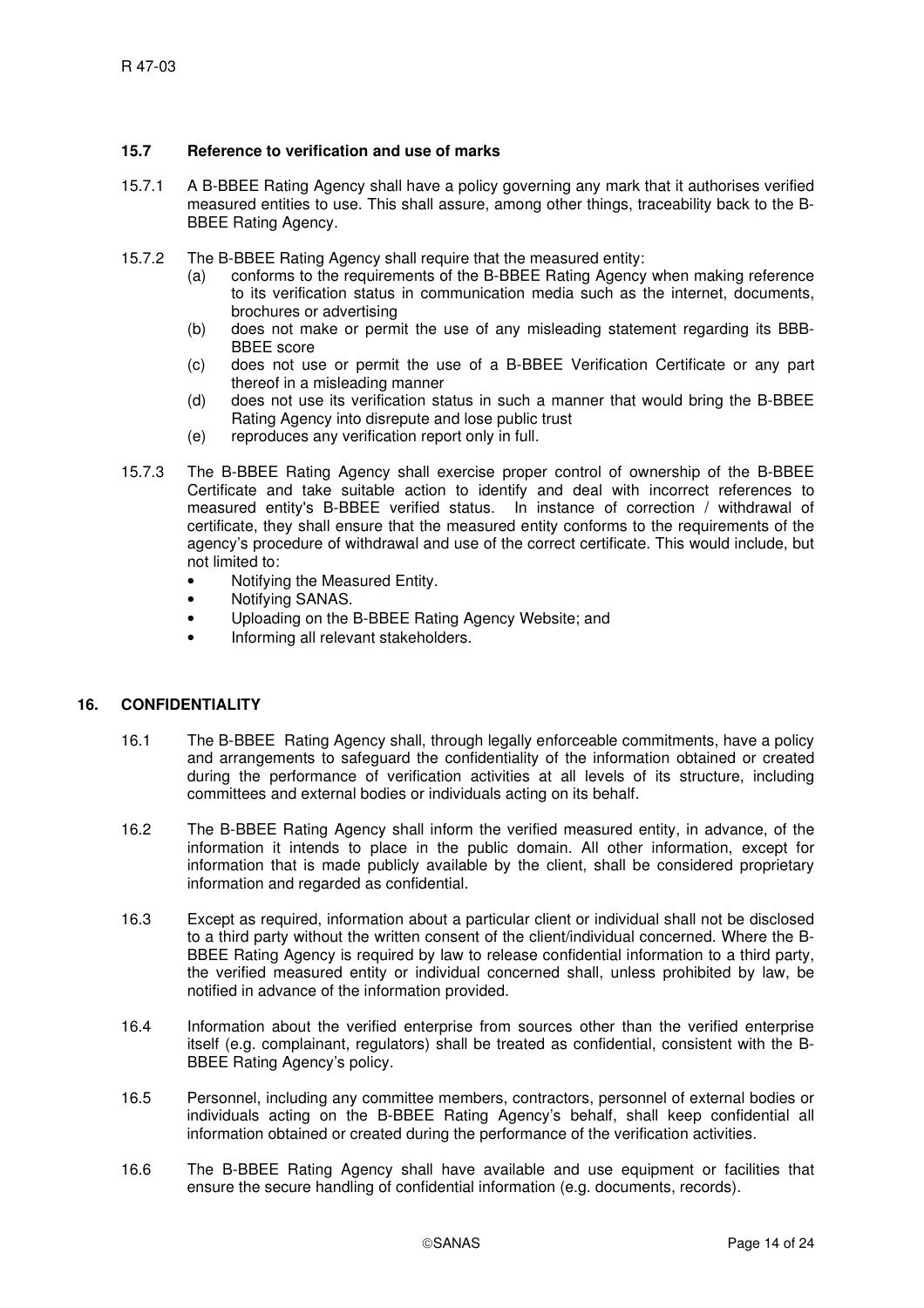16.7 When confidential information must be made available to other bodies (e.g. SANAS), prior to making this information available, the B-BBEE Rating Agency shall inform its verified measured entities of this action.

#### **17. INFORMATION EXCHANGE BETWEEN A B-BBEE RATING AGENCY AND ITS CUSTOMERS**

#### **17.1 Information on the verification process and requirements**

The B-BBEE Rating Agency shall provide and update the following information to customers:

- (a) A detailed description of the verification process, including a request to be verified
- (b) Information about the fees involved in a request for verification
- (c) The B-BBEE Rating Agency's requirements of the prospective client:
	- to conform with verification requirements
	- to make all necessary arrangements for the conduct of the verification evaluations, including provision for examining documentation and access to all areas, records and personnel for the purposes of verification and the resolution of complaints
- (d) Documents describing the rights and duties of customers, including requirements when referring to its verified status in communications of any kind
- (e) A summary of the process for granting B-BBEE-verified status
- (f) Information on the procedure for handling complaints and appeals.

#### **18. PROCESS REQUIREMENTS**

The B-BBEE Rating Agency shall have a documented process for conducting verification of all the relevant elements of the applicable B-BBEE scorecard, including sector scorecard. The B-BBEE Rating Agency shall demonstrate adequate expertise in the field of both B-BBEE verification and the reporting thereof.

#### **18.1 Verification methodology**

- 18.1.1 The B-BBEE Rating Agency shall verify, evaluate and validate measured entities based on the principles encapsulated in the B-BBEE Codes of Good Practice, this document and any other requirement. All verifications are to be based on information that has been verified by an on-site visit to the measured entity. No score can be given without an on-site assessment of the measured entity unless special provision has been granted by SANAS.
- 18.1.2 The B-BBEE Rating Agency shall verify the information provided in order to reach its opinion on the B-BBEE status of a measured entity.
- 18.1.3 When using computers for calculating scores, the B-BBEE Rating Agency shall ensure that:
	- (a) the computer software developed is documented in sufficient detail and is suitably validated as being adequate
	- (b) procedures are established and implemented for protecting the data; such procedures shall include, but not be limited to, integrity and confidentiality of data entry or collection, data storage, data transmission and data processing
	- (c) computers are maintained to ensure proper functioning.
- 18.2 General requirements applicable to verification evaluations
- 18.2.1 Request for a B-BBEE verification

The B-BBEE Rating Agency shall require an authorised representative of the measured entity requesting verification to provide the necessary information to enable it to establish:

(a) the general features of the measured entity, including its name and the address(es) of its physical location(s)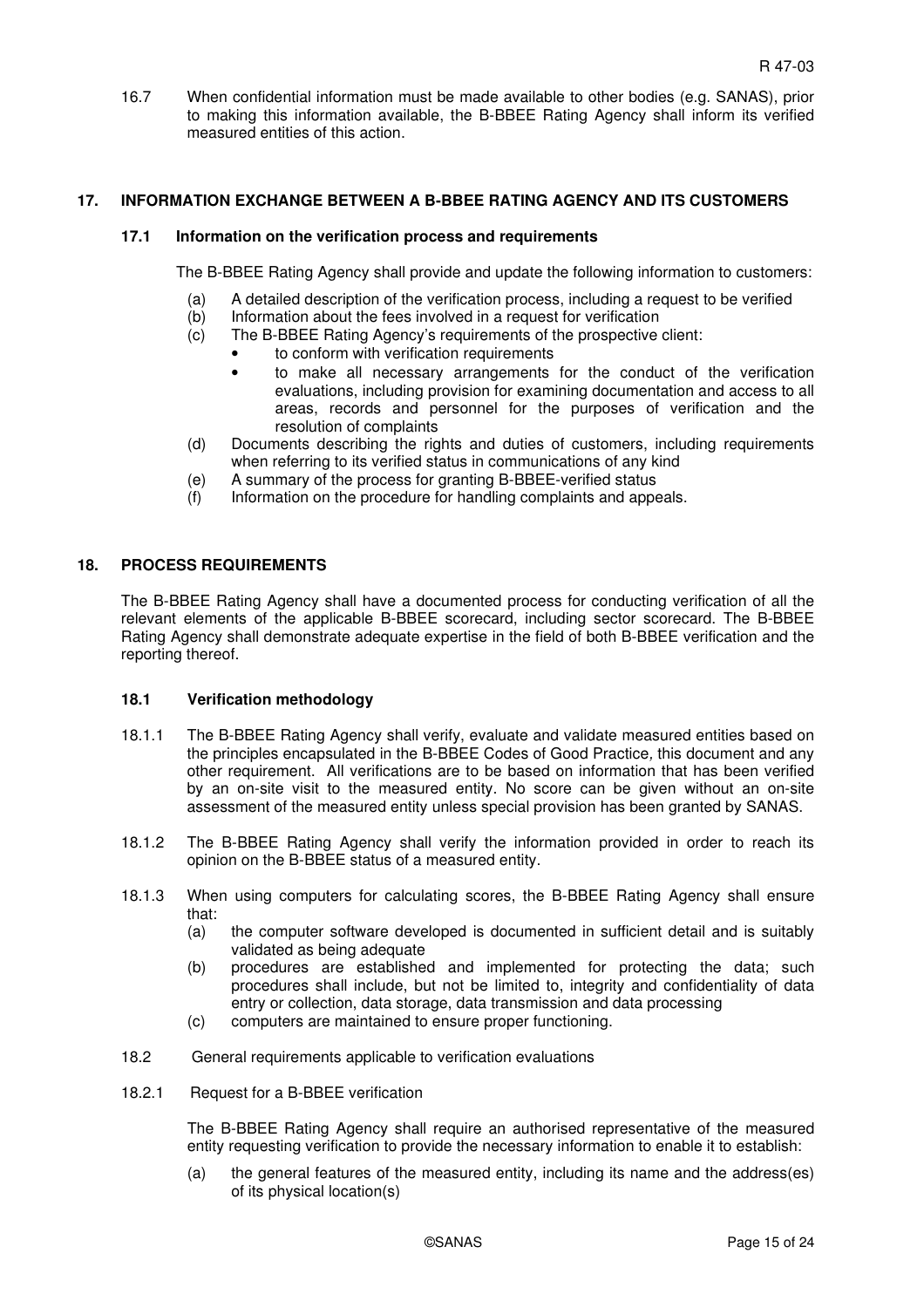- (b) general information such as its activities, human and other resources, and its functions and relationships within a larger corporation, if any, and
- (c) information concerning the measured entity's use of consultancy relating to B-BBEE.
- 18.2.2 Review of request for a B-BBEE verification
- 18.2.2.1 Before proceeding with the verification, the B-BBEE Rating Agency shall conduct a review of the request for verification to ensure that:
	- (a) the information is sufficient for the conduct of the review
	- (b) the requirements for verification are clearly defined, documented and have been provided to the measured entity
	- (c) any known difference in understanding between the B-BBEE Rating Agency and the measured entity has been resolved
	- (d) the B-BBEE Rating Agency has the competence and ability to perform the service. The location and number of the applicant's operations, the time required to complete verifications, and any other points influencing activities, or the verification process shall be considered (language, safety conditions, threats to impartiality, etc.). Based on this review, the Agency shall determine the competences it needs to include in its verification team.
	- (e) records of the justification for the decision will be maintained.
- 18.2.2.2 Where a B-BBEE Rating Agency will be taking account of verification or other evaluations already granted to the measured entity, it shall collect sufficient evidence to justify and record any adjustments to the verification programme.
- 18.2.2.3 After having reviewed the request for verification, the B-BBEE Rating Agency shall notify the measured entity whether or not it is accepting the request for verification. The reasons for non-acceptance shall be conveyed to the applicant (e.g. resource constraints).
- 18.2.2.4 Before commencement of the verification, an Agreement shall be established between the B-BBEE Rating Agency and the measured entity which:
	- (a) requires the measured entity to supply any information needed for its intended verification, and
	- (b) requires the measured entity to conform to the requirements for B-BBEE verification.
- 18.2.2.5 The onsite verification team shall be appointed and composed of verification analysts (and any other experts as necessary) who, between them, have the totality of the competences identified by the B-BBEE Rating Agency as being needed for the verification of the enterprise. The selection of the verification personnel shall be performed with reference to the designations of competence of verification analysts and experts and may include the use of both internal and external human resources.
- 18.2.2.6 The B-BBEE Rating Agency shall have formal rules and/or contractual conditions to ensure that each team member acts in an impartial manner. Each team member shall inform the B-BBEE Rating Agency, prior to accepting assignment of the verification, about any known existing, former or envisaged link to the measured entity to be verified.
- 18.2.2.7 The B-BBEE Rating Agency shall ensure that a verification plan is established, communicated and agreed with the measured entity prior to the onsite verification. The basis for agreement of the verification plan, regarding the conduct and scheduling of the verification activities, to be provided to the agency.
- 18.2.2.8 The B-BBEE Rating Agency shall determine, in accordance with documented procedures, the time needed to accomplish a complete and effective verification of the enterprise. The time determined by the B-BBEE Rating Agency, and the justification for the determination, including time taken shall be recorded.
- 18.2.2.9 In the determination of the verification programme and any subsequent adjustments, the size of the measured entity, and the scope and complexity of its structure, products and processes shall be considered, as well as its demonstrated level of commitment to B-BBEE and the results of any previous verification.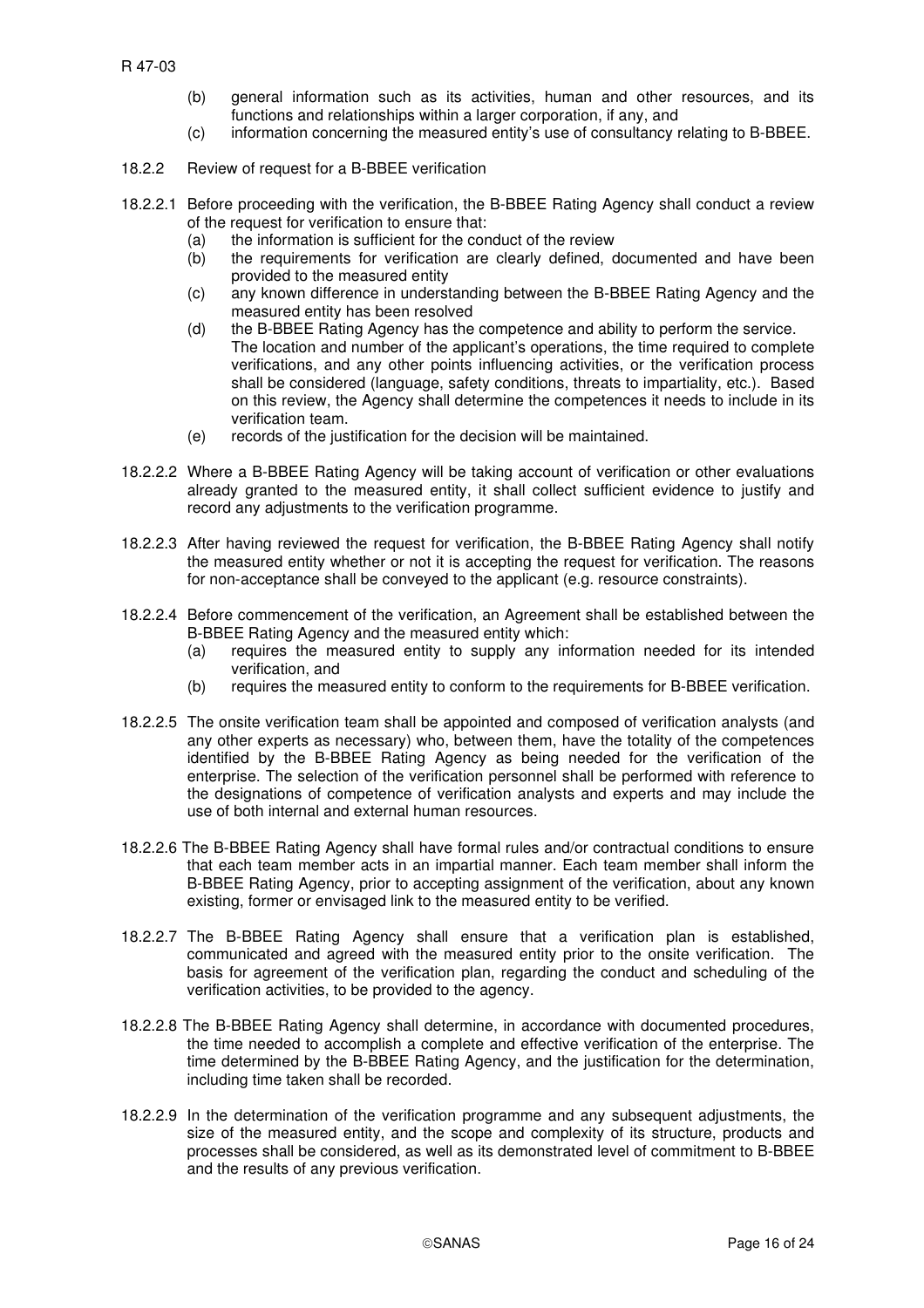- 18.2.2.10 The B-BBEE Rating Agency shall develop a sampling procedure to ensure proper verification of the whole enterprise. The rationale for the sampling plan shall be documented for each element of the measured entity. The sampling plan shall, wherever reasonable, be based on appropriate statistical method. Where there are multi-sites of the measured entity, a sampling procedure shall be utilised.
- 18.2.2.11 The tasks given to the verification team shall be clearly defined and made known to the measured entity, and shall require the verification team:
	- (a) to examine the structure, policies, processes, procedures and related documents (records) of the client enterprise which are relevant to the B-BBEE requirements, and
	- (b) to determine that these contain sufficient evidence to support the B-BBEE verification.
- 18.2.2.12 The B-BBEE Rating Agency shall provide the name of all persons involved in the verification, and make available background information on, each member of the verification personnel involved in the verification. The process shall give sufficient time for the measured entity to object to the appointment of any particular analyst, Verification manager or expert and for the B-BBEE Rating Agency to reconstitute the team in response to any valid objection.

#### **18.3 Verification**

- 18.3.1.3 Verification
	- (a) Verifications shall be done according to a Verification Plan.
	- (b) The verifications shall take place at the site(s) of the measured entity. The purpose of the evaluation is to measure the B-BBEE progress or status.
	- (c) The verification team shall conduct the evaluation to gather evidence to verify the measured entity's in terms of B-BBEE.
	- (d) The verification team shall rate a sufficient number of examples of the activities of the measured entity in relation to the B-BBEE criteria to arrive at a sound appraisal of the measured entity's B-BBEE status.
	- (e) As part of the verification process, the verification personnel shall interview a sufficient number of the black persons at all levels of the measured entity, to provide assurance that the information gathered is sound, for the avoidance of doubt, interview shall be conducted for the Skills Development element. This does not exclude the sampling of white persons or others who do not meet the definition of black.
	- (f) The verification personnel team shall analyse all the information and verification evidence gathered to determine the B-BBEE status of the measured entity.
	- (g) The B-BBEE Rating Agency shall ensure that a detailed, written Verification Report is promptly provided to the verified measured entity.
	- (h) Ownership of the Verification Report shall be retained by the B-BBEE Rating Agency.

#### 18.3.2. B-BBEE verification decision

- 18.3.2.1 The information provided by the verification personnel to the B-BBEE Rating Agency for the decision shall include as a minimum:
	- (a) the information and verification evidence gathered onsite, and
	- (b) the verification recommendation from the verification team, to determine the B-BBEE status of the measured entity.
- 18.3.2.2 The person or committee that makes the decision shall include a level of competence to evaluate the verification processes, results and recommendations of the verification personnel.
- 18.3.2.3 The B-BBEE Rating Agency shall make the decision on the basis of an evaluation of the verification results and any other relevant information. The B-BBEE Rating Agency shall not allow undue influence to affect its decision making.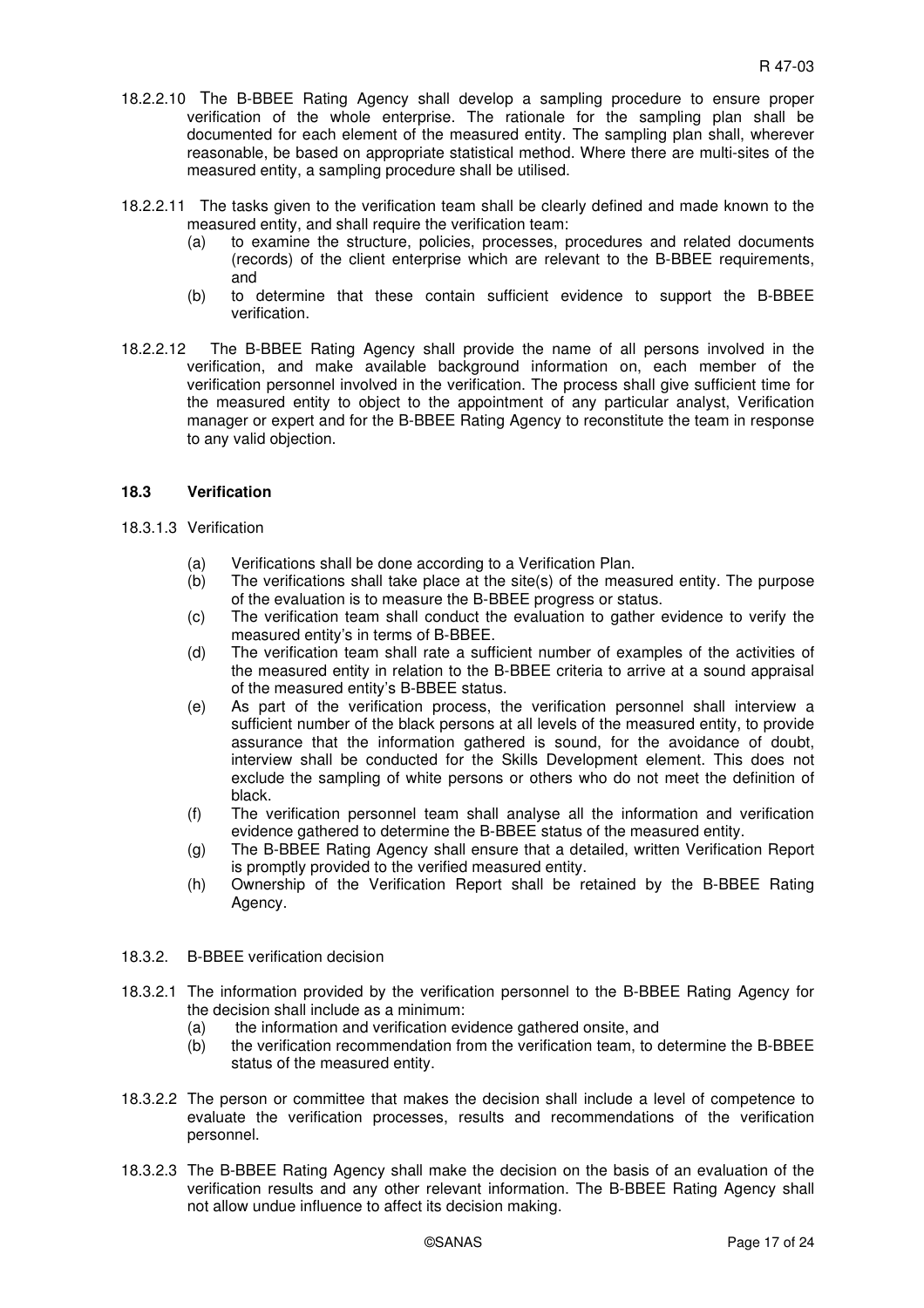- 18.3.2.4 The B-BBEE Rating Agency shall ensure that the person or committee that participate in the decisions are independent from those team members who were part of the verification process.
- 18.3.2.5 The B-BBEE Rating Agency shall confirm, prior to making a decision, that the information provided by the verification team is sufficient with respect to the B-BBEE verification requirements.

#### **18.4.1 Special evaluations**

It may be necessary for the B-BBEE Rating Agency to conduct evaluations of measured entities at short notice in order to investigate complaints / appeals or in response internal audit findings. In such cases:

- (a) the B-BBEE Rating Agency shall describe and make known in advance to the measured entity the conditions under which these short-notice visits are to be conducted, and
- (b) the B-BBEE Rating Agency shall exercise additional care in the assignment of the verification team because of the lack of opportunity for the measured entity to object to the verification team members.
- 18.4.2 Re-evaluation
	- Where the agency has issued a score and subsequently requires revision, the B-BBEE Rating Agency shall document procedures for re-evaluation in the event of significant changes affecting the score or changes in all elements and areas of the Verification Certificate.
	- If there is no impact on the Overall B-BBEE Status Level, but an impact on the points and targeted percentage, the B-BBEE Rating Agency would need to re-tract the previous version and issue a new Verification Certificate.
	- The issue date of the Verification Certificate will be amended whereas the expiry date will remain the same.

#### **19. APPEALS**

- 19.1 The B-BBEE Rating Agency shall have a documented process for receiving, evaluating and making decisions on appeals.
- 19.2 A description of the process for handling appeals shall be made publicly available.
- 19.3 The B-BBEE Rating Agency shall be responsible for all decisions at all levels of the appeals-handling process.
- 19.4 Investigation of and decisions on appeals shall not result in any discriminatory actions against the appellant.
- 19.5 The appeals-handling process shall include at least the following elements and methods:
	- (a) an outline of the process for receiving, validating and investigating the appeal, and for deciding what actions are to be taken in response to it, and
	- (b) a procedure for tracking and recording appeals, including the actions undertaken to resolve them.
- 19.6 The B-BBEE Rating Agency shall acknowledge receipt of the appeal and provide the appellant with progress reports and the outcome.
- 19.7 The decisions to be communicated to the appellant shall be made by, or reviewed by, individual(s) not involved in the matter that is the subject of the appeal.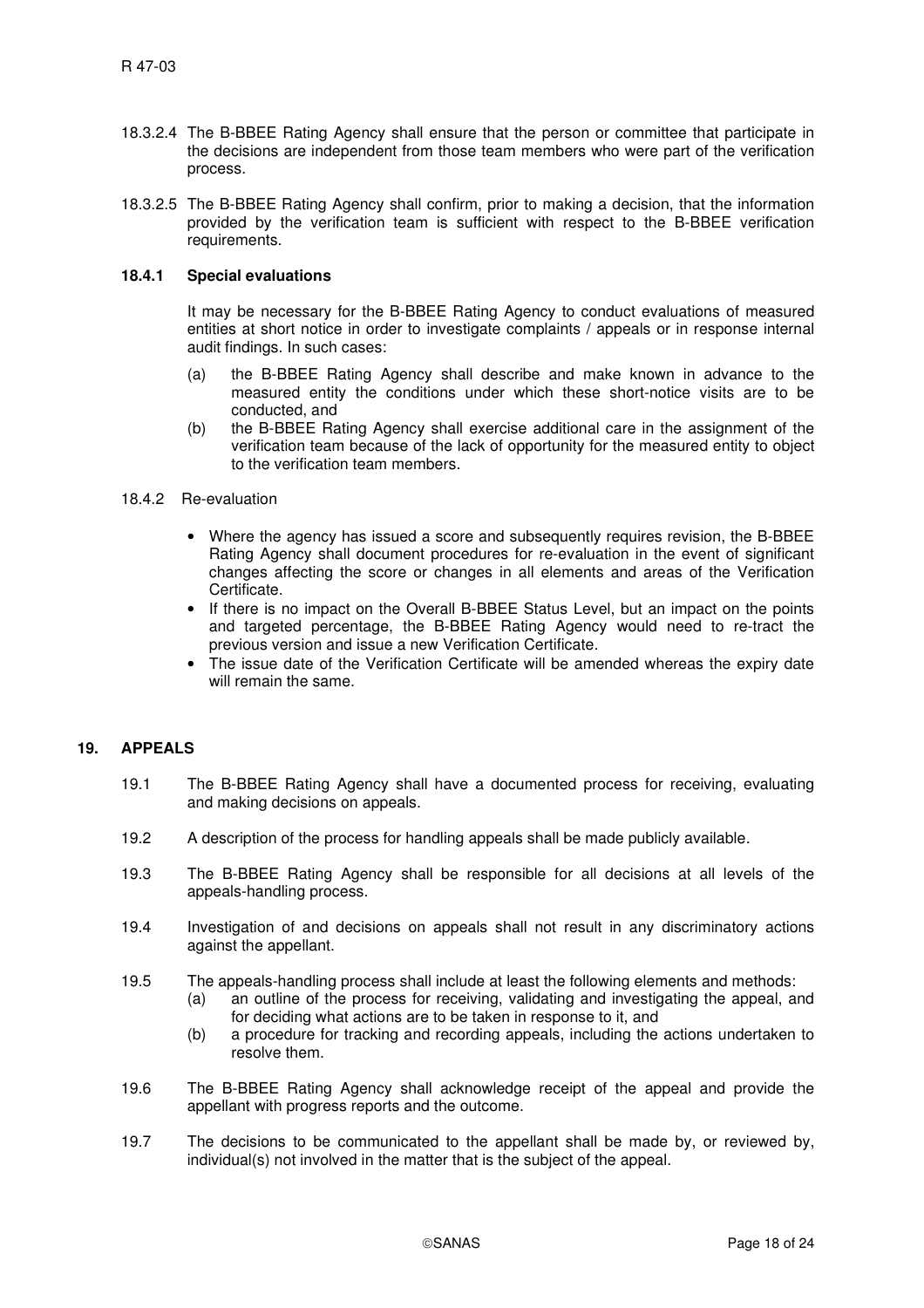- 19.8 The B-BBEE Rating Agency shall give the appellant formal notice of the end of the appeals-handling process.
- 19.9 All appeals shall be resolved in a timely manner by the B-BBEE Rating Agency. As a guide, an appeal shall be resolved within a maximum of 30 days of the initial lodging of the appeal.

#### **20. COMPLAINTS**

20.1 A user of the results of the verification of a B-BBEE-verified measured entity can expect to have any complaints investigated and, if these are determined to be valid, have confidence that the complaints shall be appropriately addressed and that a reasonable effort shall be made to resolve the complaint in a timely manner.

The effective resolution of complaints is an important means of protection for the B-BBEE Rating Agency, its verified measured entities and other users against errors, omissions or unreasonable behaviour. Confidence in verification activities is safeguarded when complaints are processed appropriately.

- 20.2 A description of the process for handling complaints shall be made publicly available.
- 20.3 Upon receipt of a complaint, the B-BBEE Rating Agency shall confirm whether or not the complaint relates to B-BBEE verification activities for which it is responsible, and if so, shall deal with it.
- 20.4 Any complaint about a verified measured entity shall also be referred by the B-BBEE Rating Agency to the verified measured entity in question.
- 20.5 The B-BBEE Rating Agency shall have documented procedures for receiving, evaluating and making decisions on complaints. This process shall be subject to the requirements for confidentiality and impartiality as they relate to the complainant and to the subject of the complaint.
- 20.6 The complaints-handling process shall include at least the following elements and methods:
	- (a) an outline of the process for receiving, validating and investigating the complaint, and deciding what actions are to be taken in response to it
	- (b) a procedure for tracking and recording complaints, including the actions undertaken to resolve them, and
	- (c) a procedure for ensuring that any appropriate corrections and corrective actions are taken.
- 20.7 The B-BBEE Rating Agency receiving the complaint shall be responsible for gathering and verifying all the necessary information to validate the complaint.
- 20.8 Whenever possible, the B-BBEE Rating Agency shall acknowledge receipt of the complaint and provide the complainant with progress reports and the outcome.
- 20.9 The decisions to be communicated to the complainant shall be made by, or reviewed by, individual(s) not involved in the matter that is the subject of the complaint.
- 20.10 The B-BBEE Rating Agency shall give the complainant formal notice of the end of the complaints-handling process.

#### **21. RECORDS ON B-BBEE-VERIFIED CLIENTS**

21.1 The B-BBEE Rating Agency shall have documented policy and procedures on the retention of records.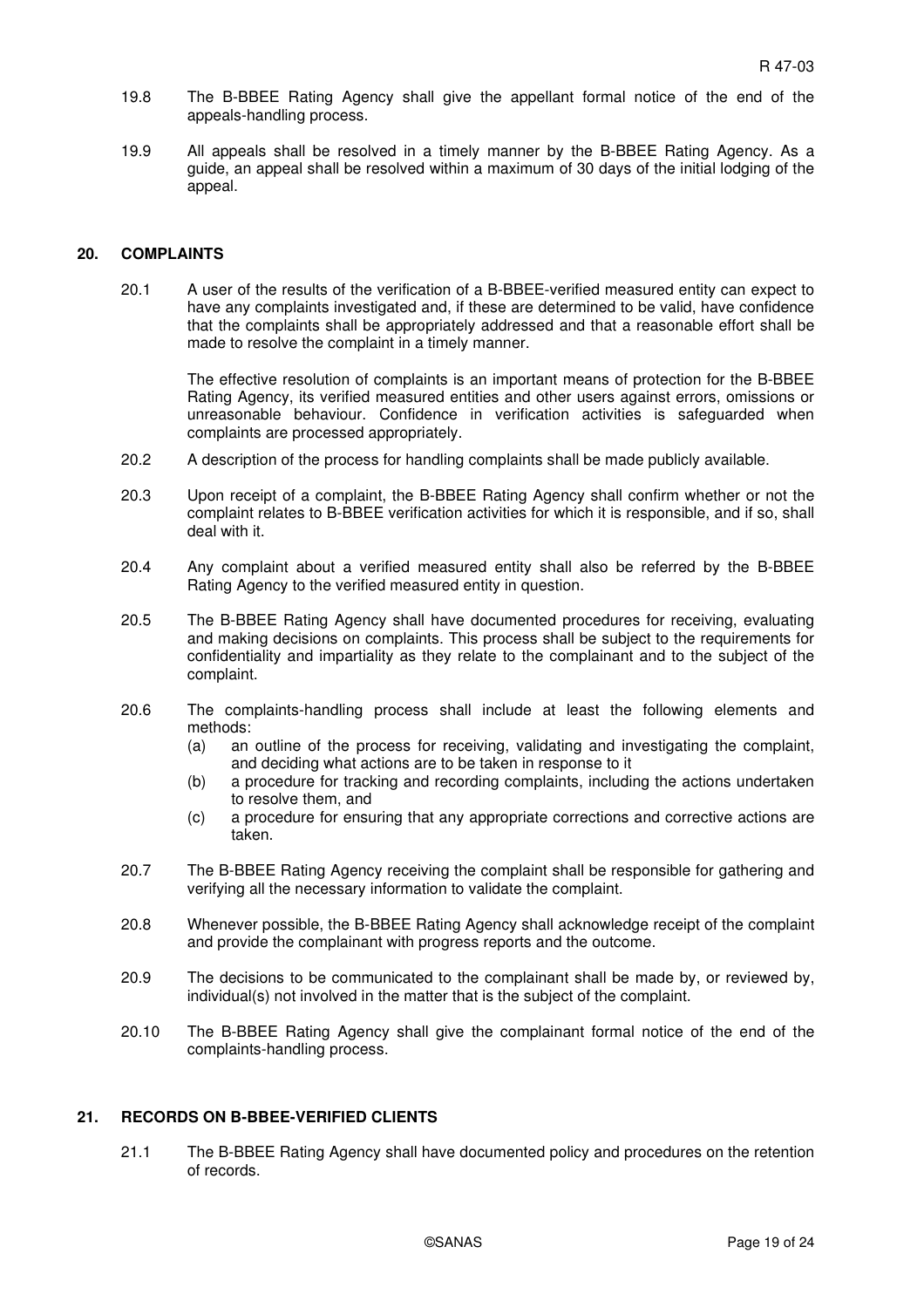R 47-03

- 21.2 The B-BBEE Rating Agency shall implement the controls needed for the identification, storage, protection, back-up, archive, retrieval, retention time and disposal of its records.
- 21.3 The B-BBEE Rating Agency shall maintain records on the audit and verification process for all verified measured entities.
- 21.4 Records on verified measured entities shall include:
	- (a) request for verification information and initial and on-going verifications
	- (b) justification for the time determined for verification
	- (c) records of complaints and appeals, and any subsequent corrections or corrective actions
	- (d) adequate deliberations and decisions
	- (e) documentation of the decisions, and
	- (f) record of B-BBEE Verification Certificates issued.
- 21.5 The B-BBEE Rating Agency shall keep the records on verified measured entities in such a way as to ensure that the information is kept confidential. When records are transported, transmitted or transferred, secured handling shall ensure that confidentiality is maintained.
- 21.6The B-BBEE Rating Agency shall keep all Records as required by the relevant Accreditation Standard and in any event at least for the duration of the current Accreditation Cycle plus the previous full accreditation cycle, or as required by law.

#### **22. INTERNAL VERIFICATION PROCESS AUDIT**

- 22.1 The B-BBEE Rating Agency shall periodically, and in accordance with a predetermined schedule and procedure, conduct internal audits of its activities to verify that its operations continue to comply with the requirements of the management system. The internal audit programme shall address all elements of the verification process/system, including verification activities. Such audits shall be carried out by competent personnel who are, wherever resources permit, independent of the activity to be audited.
- 22.2 When audit findings cast doubt on the effectiveness of the operations, the B-BBEE Rating Agency shall take timely corrective action on all the verifications that showed the deviation. and shall notify customers in writing if investigation shows that verification has been affected.
- 22.3 The area of activity audited, the audit findings and the corrective actions that arise from them shall be recorded.
- 22.4 Follow-up audit activities shall verify and record the implementation and effectiveness of the corrective action taken.

#### **23. CORRECTIVE ACTION**

- 23.1 The B-BBEE Rating Agency shall establish a policy and a procedure and shall designate appropriate authorities for implementing corrective action when departures from policies and procedures in the management system or verification processes have been identified.
- 23.2 The procedure for corrective action shall start with an investigation to determine the root cause(s) of the problem.
- 23.3 Where corrective action is needed, the B-BBEE Rating Agency shall identify potential corrective actions. It shall select and implement the actions that are most likely to eliminate the problem and to prevent recurrence.
- 23.4 The B-BBEE Rating Agency shall monitor the results to ensure that the corrective actions taken have been effective.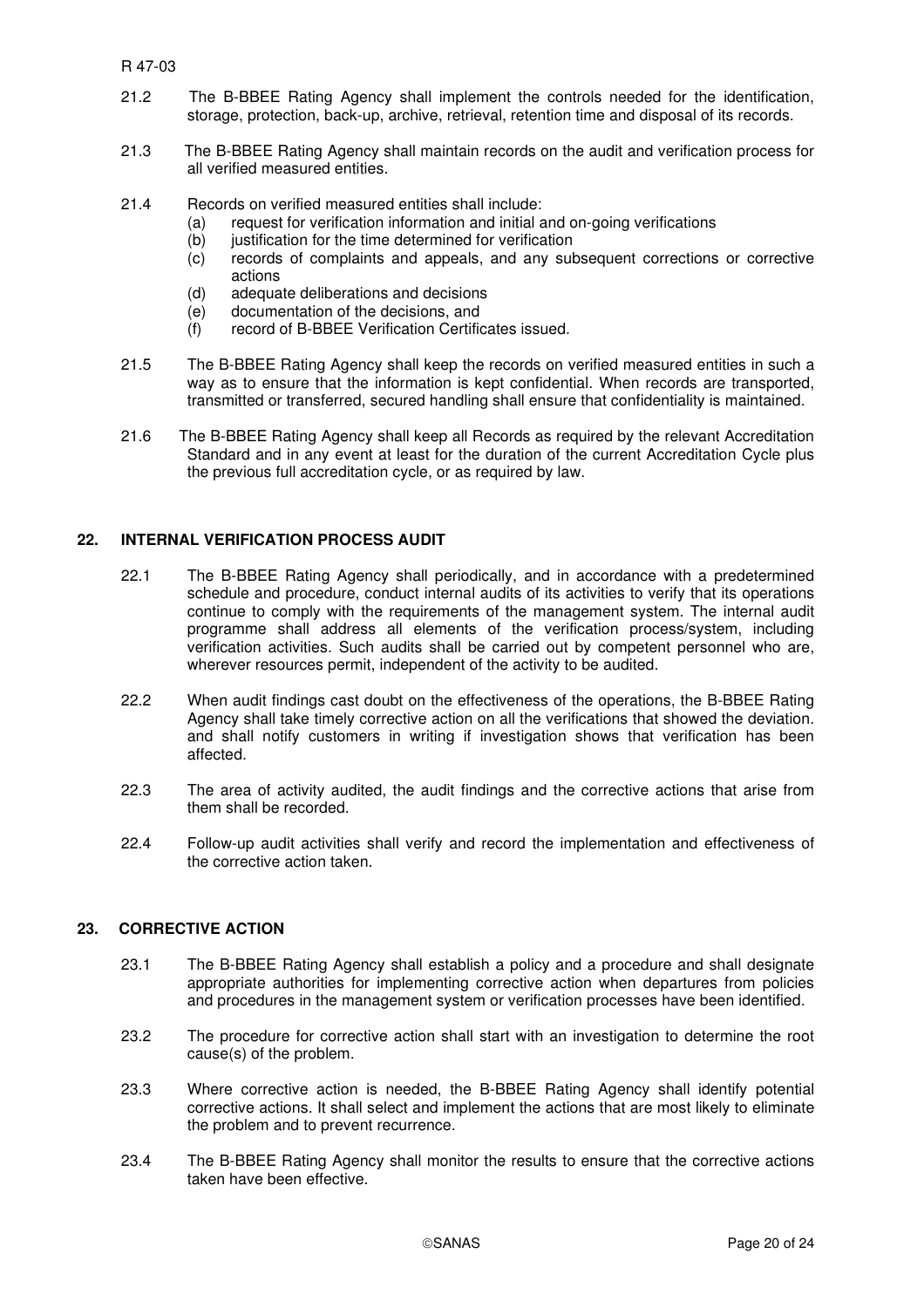23.5 Where the identification of non-conformities or departures casts doubt on the B-BBEE Rating Agency's compliance with its own policies and procedures or the competence of its personnel, the B-BBEE Rating Agency shall ensure that the appropriate areas are audited as soon as possible.

#### **24. MANAGEMENT REVIEW**

- 24.1 In accordance with the predetermined schedule and procedure, the B-BBEE Rating Agency's top management shall conduct a review of the management system, to ensure their continuing suitability and effectiveness, and to introduce necessary changes or improvements. The review shall take account of:
	- $\div$  the suitability of policies and procedures
	- $\div$  the trends of recent internal audits
	- $\div$  the trends of complaints and appeals
	- Corrective and preventive actions
	- Assessments by external bodies
	- Customer feedback
	- \* Recommendation for improvements
	- Other relevant factors, such as quality control activities, resource, and staff training
	- ❖ Risk Management
	- Review of objectives
- 24.2 Findings from management reviews and the actions arising from them shall be recorded. The management shall ensure that those actions are carried out within an appropriate and agreed period of time.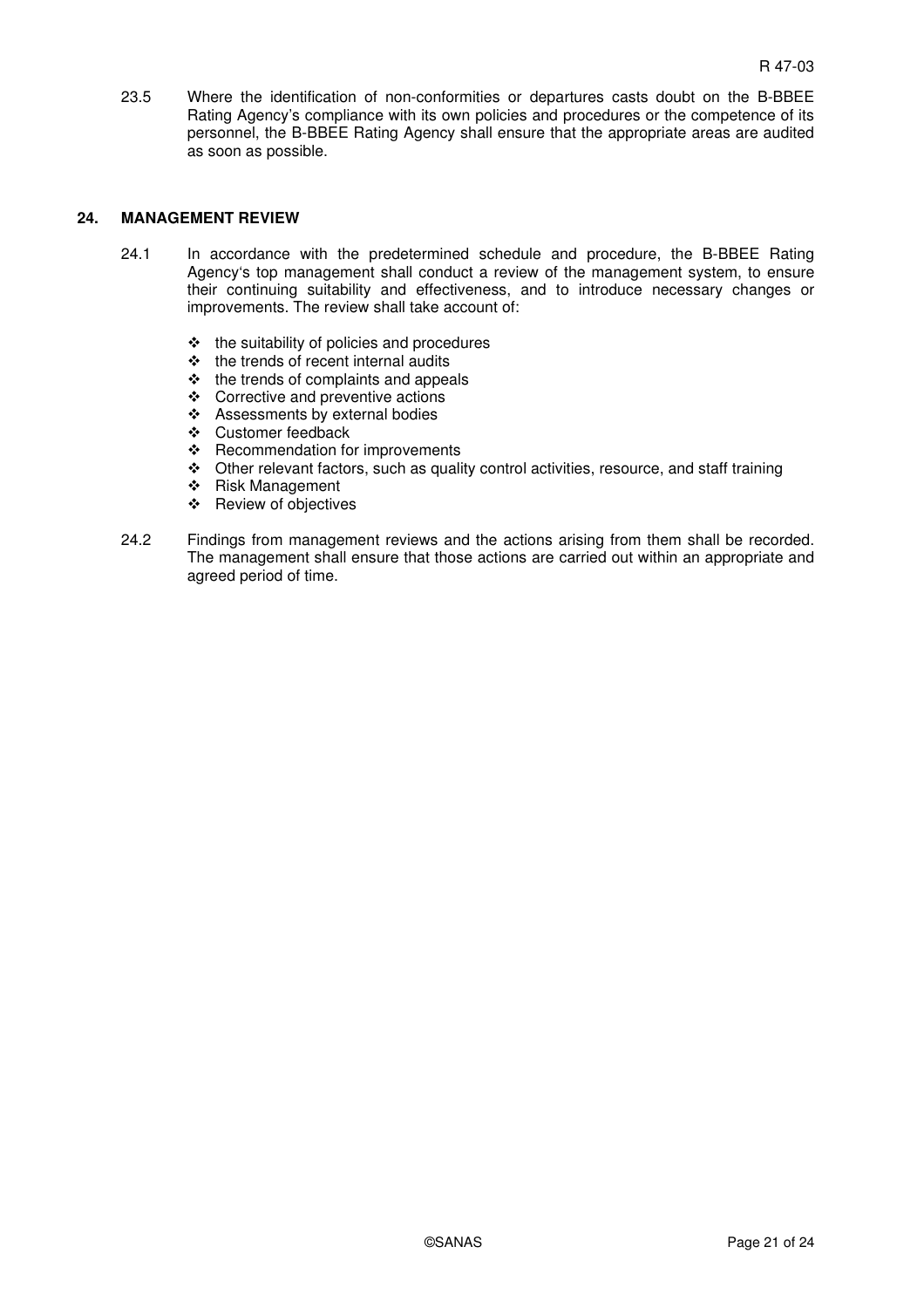## **APPENDIX 1: AMENDMENT RECORD**

| <b>Proposed</b><br>by | <b>Section</b>    | Change                                                                                                                                                                                                                                                                                                                                                                                                                                                                                                                                                                                                                                                                                                                                                                                                                                                |  |
|-----------------------|-------------------|-------------------------------------------------------------------------------------------------------------------------------------------------------------------------------------------------------------------------------------------------------------------------------------------------------------------------------------------------------------------------------------------------------------------------------------------------------------------------------------------------------------------------------------------------------------------------------------------------------------------------------------------------------------------------------------------------------------------------------------------------------------------------------------------------------------------------------------------------------|--|
| AM/LA                 | Whole<br>Document | Replaced: "B-BBEE Verification Agency/ies" with "B-BBEE Rating Agency/ies"                                                                                                                                                                                                                                                                                                                                                                                                                                                                                                                                                                                                                                                                                                                                                                            |  |
|                       | Whole<br>Document | Replaced: "Department of Trade & Industry (the dti)" with "Department of Trade,<br>Industry and Competition (the dtic)".                                                                                                                                                                                                                                                                                                                                                                                                                                                                                                                                                                                                                                                                                                                              |  |
|                       | $\overline{4}$    | Inserted: "a" Sector Code of Good Practice And "a Practice Note or<br>Regulations issued in terms of Section 14 of the B-BBEE Act"<br>Inserted: "PUB10039"                                                                                                                                                                                                                                                                                                                                                                                                                                                                                                                                                                                                                                                                                            |  |
|                       | 5.4               | Inserted:<br>conducting a scenario planning / gap analysis plan for the<br>"(e)<br>Measured Entity"                                                                                                                                                                                                                                                                                                                                                                                                                                                                                                                                                                                                                                                                                                                                                   |  |
|                       | 5.8               | Replaced "Verification Agency" with 'B-BBEE Rating Agency'                                                                                                                                                                                                                                                                                                                                                                                                                                                                                                                                                                                                                                                                                                                                                                                            |  |
|                       | 5.9               | <b>Inserted: "R Documents"</b>                                                                                                                                                                                                                                                                                                                                                                                                                                                                                                                                                                                                                                                                                                                                                                                                                        |  |
|                       | 5.10              | <b>Inserted:</b> "(Vested interest includes however, is not limited to the following;<br>special interest, concern, stake, investment, agenda, stakeholder, supporter, skills<br>development partners, third party facilitators of Enterprise & Supplier<br>Development, relationships / agreements in referral of clients etc.)"                                                                                                                                                                                                                                                                                                                                                                                                                                                                                                                     |  |
|                       | 6.1               | Inserted: "and any other related legislation."                                                                                                                                                                                                                                                                                                                                                                                                                                                                                                                                                                                                                                                                                                                                                                                                        |  |
|                       | 8.1               | Inserted: "The methodology followed by B-BBEE Rating B-BBEE Rating Agencies<br>in the performance of B-BBEE verifications shall demonstrate a clear<br>understanding and knowledge of all gazetted B-BBEE Codes of Good Practice<br>inclusive of B-BBEE Sector Codes of Good Practice and Practice Notes and the<br>agency shall focus on all elements."                                                                                                                                                                                                                                                                                                                                                                                                                                                                                              |  |
|                       | 9.1.2(e)          | Inserted "and"                                                                                                                                                                                                                                                                                                                                                                                                                                                                                                                                                                                                                                                                                                                                                                                                                                        |  |
|                       |                   | Replaced:<br>"g)<br>Professional Behaviour - to comply with relevant laws and regulations and<br>avoid any conduct that the verification professional knows or should know that<br>might discredit the profession<br>With                                                                                                                                                                                                                                                                                                                                                                                                                                                                                                                                                                                                                             |  |
|                       |                   | "Ethical and Professional Behaviour - to comply with relevant laws and<br>conduct that the B-BBEE verification professional<br>regulations and avoid any<br>knows or should know that might discredit the<br>profession. This would include the following but not limited to:<br>Acting in good faith and with due care and diligence to B-BBEE<br>Verifications;<br>Avoiding collusive or anticompetitive behaviour;<br>Promote a culture of fair and ethical behaviour, without prejudice<br>against any;<br>Refrain from debate and discussion that is disrespectful, threatening<br>(mental or physical), or otherwise unprofessional in tone or which is<br>offensive to other participants and damaging to ISO and the overall<br>process of achieving consensus<br>Treat all persons with respect and fairness and not offer or appear to<br>٠ |  |
|                       |                   | offer preferential treatment to any person or group<br>Refrain from disseminating false or misleading information or from<br>$\bullet$<br>withholding information necessary to a full, fair, and complete<br>consideration of the issues                                                                                                                                                                                                                                                                                                                                                                                                                                                                                                                                                                                                              |  |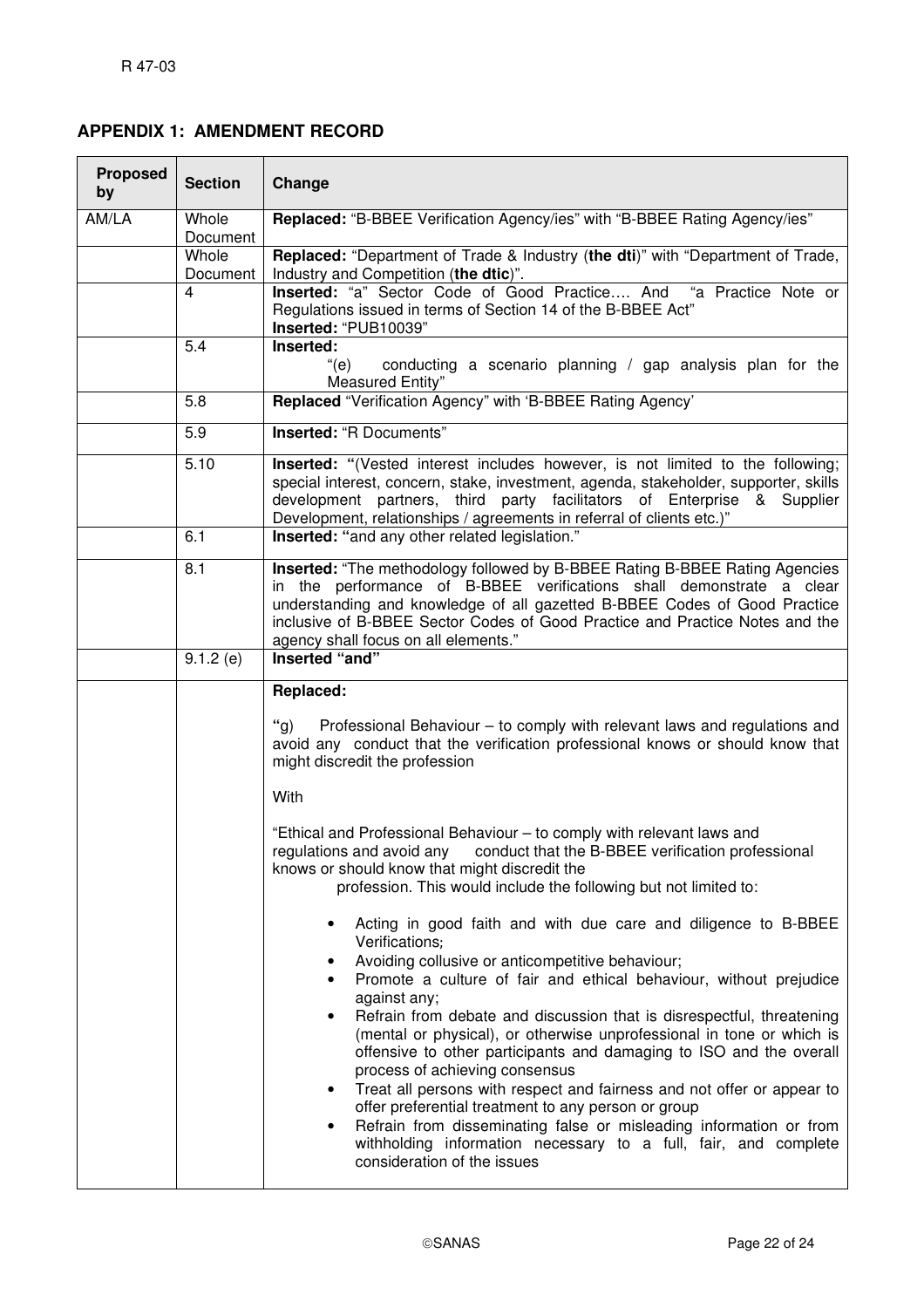| $\overline{9.1.3}$ (g) | Not harass, threaten or coerce any participant in an effort to persuade<br>or sway votes. This does not preclude professional, respectful debate<br>and exchange of views that contain information and/or present<br>perspectives intended to persuade other participants to lend their<br>support or opposition to issues, proposals, etc. in order to ultimately<br>achieve consensus"                                                                                                                                                                                                                                                                                                                                                                                                                                                                                                                                                                                                                                                                                                                                                                                                                                                                                                                                                     |
|------------------------|----------------------------------------------------------------------------------------------------------------------------------------------------------------------------------------------------------------------------------------------------------------------------------------------------------------------------------------------------------------------------------------------------------------------------------------------------------------------------------------------------------------------------------------------------------------------------------------------------------------------------------------------------------------------------------------------------------------------------------------------------------------------------------------------------------------------------------------------------------------------------------------------------------------------------------------------------------------------------------------------------------------------------------------------------------------------------------------------------------------------------------------------------------------------------------------------------------------------------------------------------------------------------------------------------------------------------------------------|
| 10.1.1                 | <b>Inserted:</b> "related parties and themselves"                                                                                                                                                                                                                                                                                                                                                                                                                                                                                                                                                                                                                                                                                                                                                                                                                                                                                                                                                                                                                                                                                                                                                                                                                                                                                            |
| 10.2.4                 | Inserted: "The B-BBEE Rating Agency shall ensure that all dealings are directly<br>with the Measured Entity and not a third party"                                                                                                                                                                                                                                                                                                                                                                                                                                                                                                                                                                                                                                                                                                                                                                                                                                                                                                                                                                                                                                                                                                                                                                                                           |
| 10.3                   | Inserted: "The B-BBEE Rating Agency shall have a detailed procedure on Risk<br>Management" and "Within a Month, Indemnity cover needs to be in place"                                                                                                                                                                                                                                                                                                                                                                                                                                                                                                                                                                                                                                                                                                                                                                                                                                                                                                                                                                                                                                                                                                                                                                                        |
| 12.1.1                 | <b>Inserted:</b> "safeguard impartiality of operations and"                                                                                                                                                                                                                                                                                                                                                                                                                                                                                                                                                                                                                                                                                                                                                                                                                                                                                                                                                                                                                                                                                                                                                                                                                                                                                  |
| 13.4                   | <b>Inserted:</b> "employment contracts, job descriptions"                                                                                                                                                                                                                                                                                                                                                                                                                                                                                                                                                                                                                                                                                                                                                                                                                                                                                                                                                                                                                                                                                                                                                                                                                                                                                    |
| 13.5.3(b)              | Deleted: "BB"                                                                                                                                                                                                                                                                                                                                                                                                                                                                                                                                                                                                                                                                                                                                                                                                                                                                                                                                                                                                                                                                                                                                                                                                                                                                                                                                |
| 13.5.3(c)              | Deleted: "BB"                                                                                                                                                                                                                                                                                                                                                                                                                                                                                                                                                                                                                                                                                                                                                                                                                                                                                                                                                                                                                                                                                                                                                                                                                                                                                                                                |
| 13.6.9                 | <b>Inserted:</b> "transaction for the cost of the rating."                                                                                                                                                                                                                                                                                                                                                                                                                                                                                                                                                                                                                                                                                                                                                                                                                                                                                                                                                                                                                                                                                                                                                                                                                                                                                   |
| 14.1.3                 | Inserted: "and Report"                                                                                                                                                                                                                                                                                                                                                                                                                                                                                                                                                                                                                                                                                                                                                                                                                                                                                                                                                                                                                                                                                                                                                                                                                                                                                                                       |
|                        | Inserted: "<br>Black ownership<br>(j)<br>percentage<br><b>Black Female ownership</b><br>(k)<br>percentage<br>Black designated group<br>(1)<br>percentage Black Youth<br>percentage<br><b>Black Disabled</b><br>(m)<br>percentage<br><b>Black Unemployed</b><br>(n)<br>percentage<br>Black People living in Rural areas<br>percentage<br>(0)<br><b>Black Military Veterans</b><br>percentage<br>(p)<br>Modified flow has been applied<br>(q)<br>yes or no<br>Exclusion principle used<br>(r)<br>yes or no<br>Financial Year end used<br>(s)<br>(t)<br>Discounting principle used<br>ves / no<br><b>Empowering Supplier</b><br>yes / no<br>(u)<br>(v)<br>Name and signature of technical signatory<br>Amendments to certificate to be clearly documented.<br>(w)<br>Consolidated certificate to state as such and refers to attachment<br>(x)<br>of the Measured Entities that are consolidated with registration<br>and vat numbers<br>In terms of the reflection of the level and points on the B-BBEE<br>(y)<br>Verification certificate, the following is applicable.<br>Y.E.S<br>Initiative<br>• Participated<br>in<br>yes / no<br>• Achieve<br>Y.E.S<br>Target<br>2.5%<br>Absorption<br>and<br>yes / no<br>• Achieve 1.5 x Y.E.S Target and 5%<br>Absorption<br>yes / no<br>• Achieve Double Y.E.S Target and 5% Absorption<br>yes / no" |